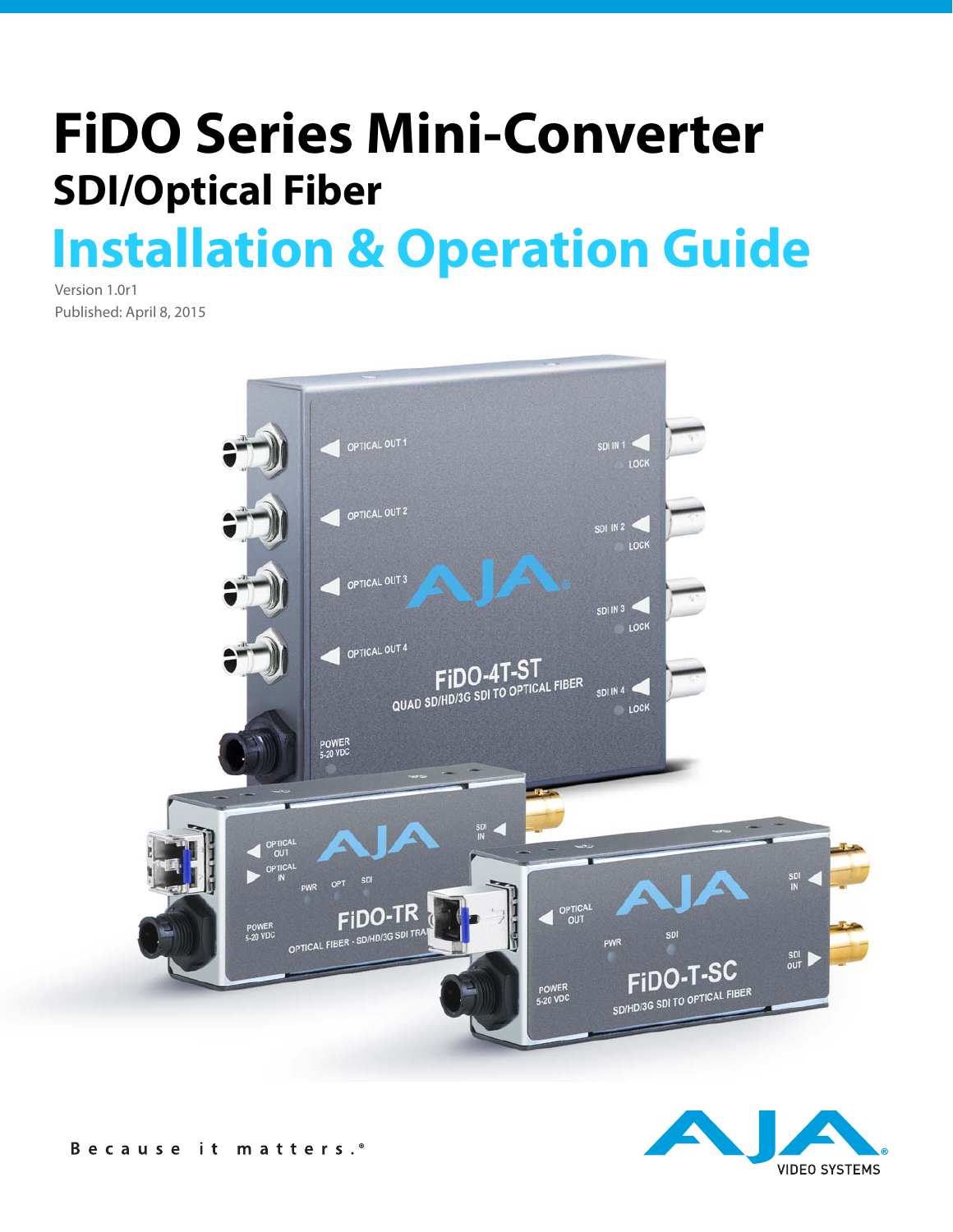| Appendix B: Safety and Compliance11                            |
|----------------------------------------------------------------|
| Federal Communications Commission (FCC) Compliance Notices  11 |
|                                                                |
|                                                                |
|                                                                |
| European Union and European Free Trade Association (EFTA)      |
|                                                                |
|                                                                |
|                                                                |
|                                                                |
|                                                                |
|                                                                |
|                                                                |
|                                                                |
|                                                                |
|                                                                |
|                                                                |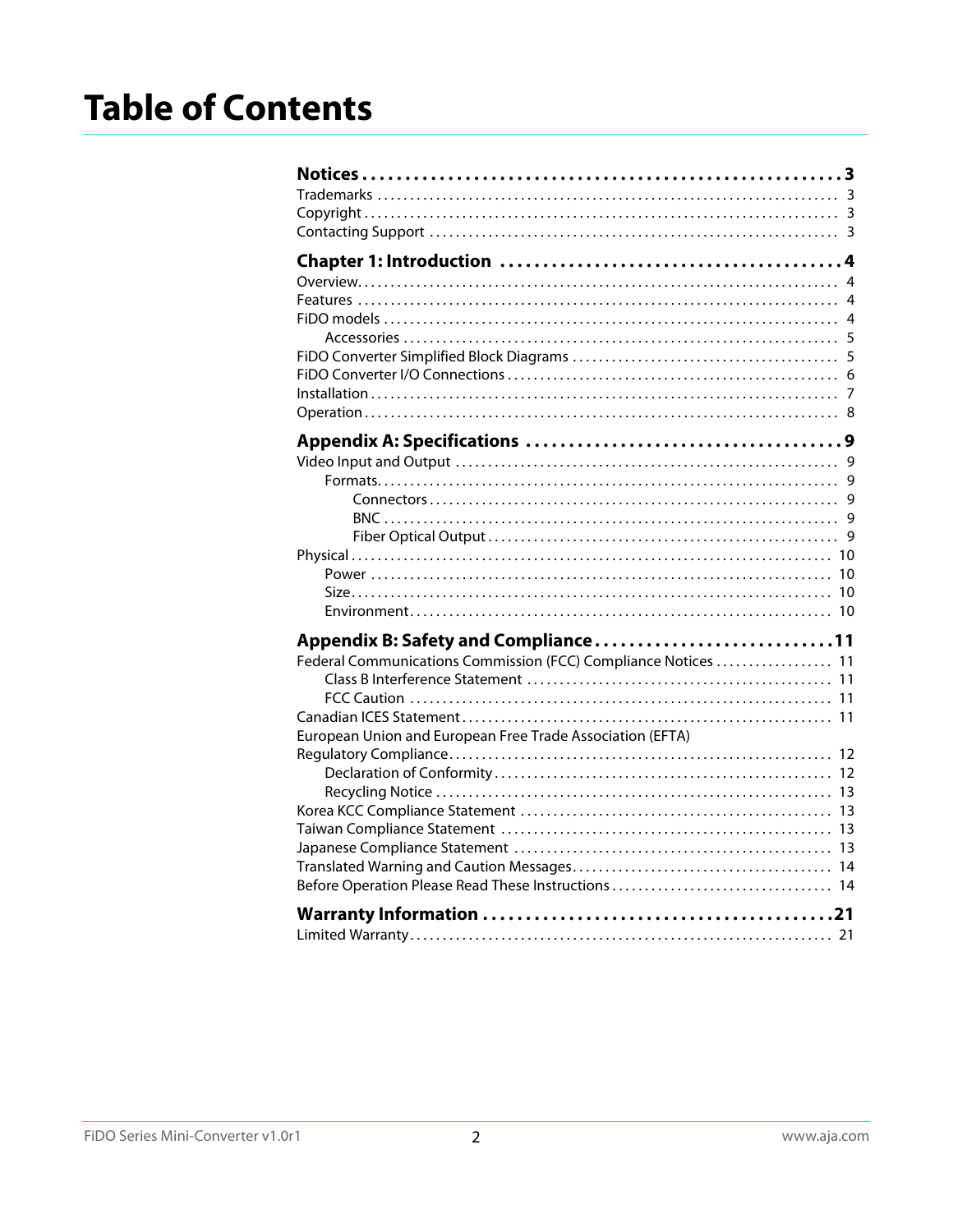# <span id="page-2-1"></span><span id="page-2-0"></span>**Trademarks**

AJA®, lo®, Ki Pro®, KONA®, KUMO®,T-TAP®, Because it matters.® and ROI® are registered trademarks of AJA Video Systems, Inc. in the United States. AJA and Ki Pro are trademarks of AJA Video Systems, Inc. registered in other countries. AJA Control Room™, CION™, Corvid Ultra™, FiDO™, Science of the Beautiful™, TruScale™, TruZoom™, V2Analog™ and V2Digital™ are trademarks of AJA Video Systems, Inc.

AirPort, Apple, Apple logo, AppleShare, AppleTalk, FireWire, iPod, iPod touch, Mac and Macintosh are registered trademarks of Apple Inc. Final Cut Pro, QuickTime and QuickTime logo are trademarks of Apple Inc.

Avid, Avid DNxHD and Media Composer are registered trademarks of Avid Technology, Inc.

HDMI, the HDMI logo and High-Definition Multimedia Interface are trademarks or registered trademarks of HDMI Licensing, LLC.

DVI is a registered trademark of DDWG.

TASCAM is a registered trademark of TEAC Corporation.

Dolby® and the double-D Dolby logo are registered trademarks of Dolby Laboratories Licensing Corporation.

All other trademarks are the property of their respective holders.

# <span id="page-2-2"></span>**Copyright**

Copyright © 2015 AJA Video Systems, Inc. All rights reserved. All information in this manual is subject to change without notice. No part of the document may be reproduced or transmitted in any form, or by any means, electronic or mechanical, including photocopying or recording, without the express written permission of AJA Video Systems, Inc.

# <span id="page-2-3"></span>**Contacting Support**

When calling for support, have all information at hand prior to calling.

To contact AJA for sales or support, use any of the following methods:

| Telephone: | $+1.530.271.3190$ |
|------------|-------------------|
|------------|-------------------|

FAX: +1.530.271.3140

Web: http://www.aja.com

Support Email: support@aja.com

Sales Email: sales@aja.com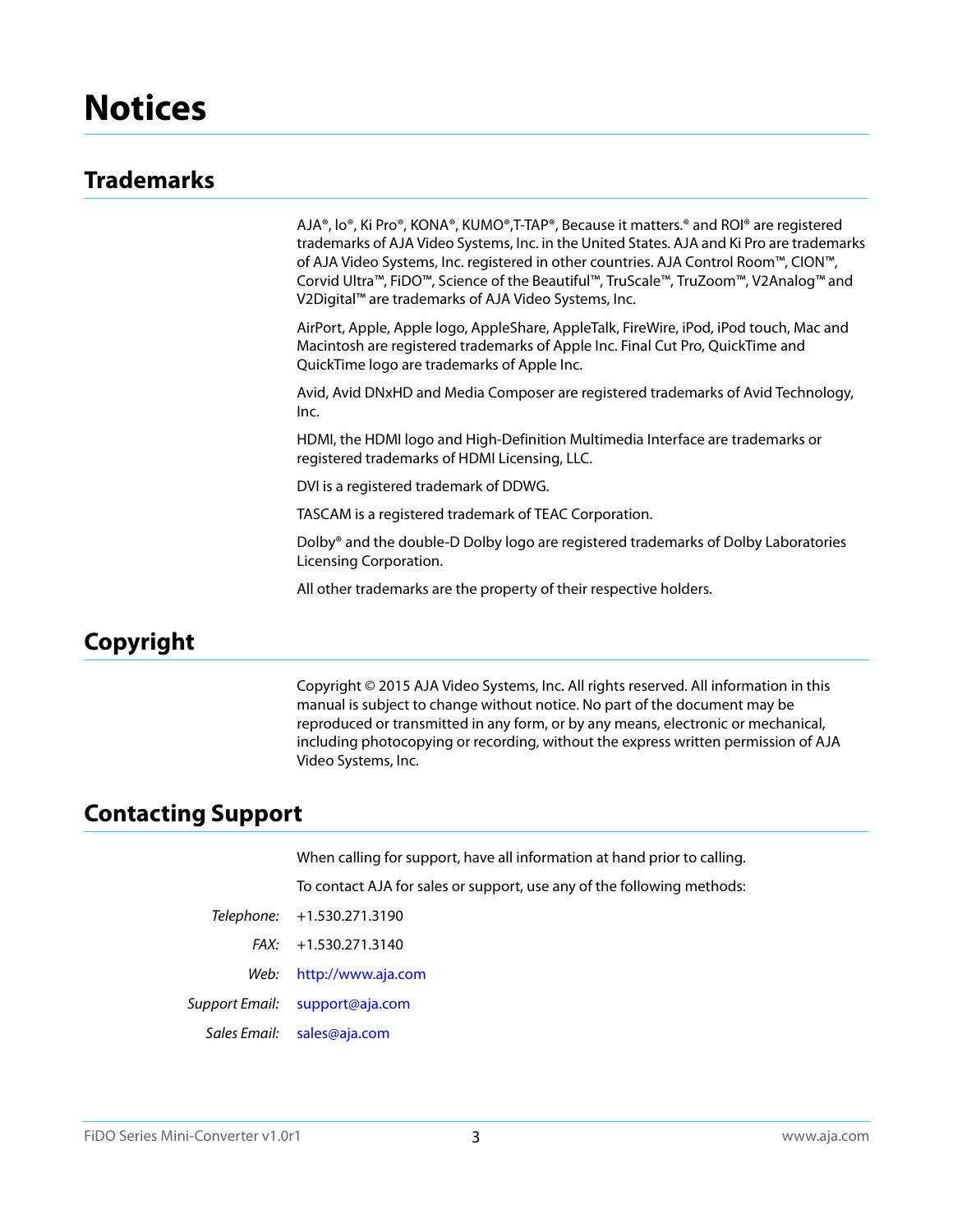# <span id="page-3-0"></span>**Chapter 1: Introduction**

## <span id="page-3-1"></span>**Overview**

FiDO is a family of SDI/Optical Fiber converters. FiDO allows the transport of SD-SDI, HD-SDI, and 3G-SDI over distances up to 10km using standard single-mode fiber optic cable. FiDO converters also offer electrical isolation useful for eliminating ground loop problems. Models are available with either LC, SC or ST connectors. FiDO converters meet all relevant SMPTE specifications and are rugged, versatile, and suitable for indoor or outdoor use.

With 11 models, FiDO offers unmatched flexibility and cost efficiency. FiDO dual channel models allow the conversion of two channels – perfect for 3D, dual-link SDI, or two completely independent SDI channels (for example, SD, HD, and 3G can be mixed in any combination). The FiDO four channel models allow conversion of an entire quad link 4K signal (or four independent 3G-SDI signals) using a single converter.

FiDO converters come in a compact, low-profile enclosure for use in tight spaces around and behind equipment racks, trucks and crowded facilities.

## <span id="page-3-2"></span>**Features**

- Transport of 3G-SDI over single mode optical fiber
- Auto-detection of video format
- LC, SC, or ST fiber connectors
- Simplex or duplex models available
- All inputs, either SDI or fiber, are equalized and re-clocked
- ASI compatible
- Uses universal input +5V power supply AJA model DWP-U-R1 (included)
- 5 year warranty

# <span id="page-3-3"></span>**FiDO models**

- FiDO-T: Single channel SDI to LC Fiber converter with looping SDI output
- FiDO-R: Single channel LC Fiber to SDI converter with dual SDI outputs
- FiDO-T-SC: Single channel SDI to SC Fiber converter with looping SDI output
- FiDO-R-SC: Single channel SC Fiber to SDI converter with dual SDI outputs
- FiDO-T-ST: Single channel SDI to ST Fiber converter with looping SDI output
- FiDO-R-ST: Single channel ST Fiber to SDI converter with dual SDI outputs
- FiDO-TR: SDI/LC Fiber transceiver
- FiDO-2T: Dual channel SDI to LC Fiber converter
- FiDO-2T-CWDM: Dual Channel SDI to LC Fiber converter (CWDM)
- FiDO-2R: Dual channel LC Fiber to SDI converter
- FiDO-4T-ST: Four channel SDI to ST Fiber converter
- FiDO-4R-ST: Four channel ST Fiber to SDI converter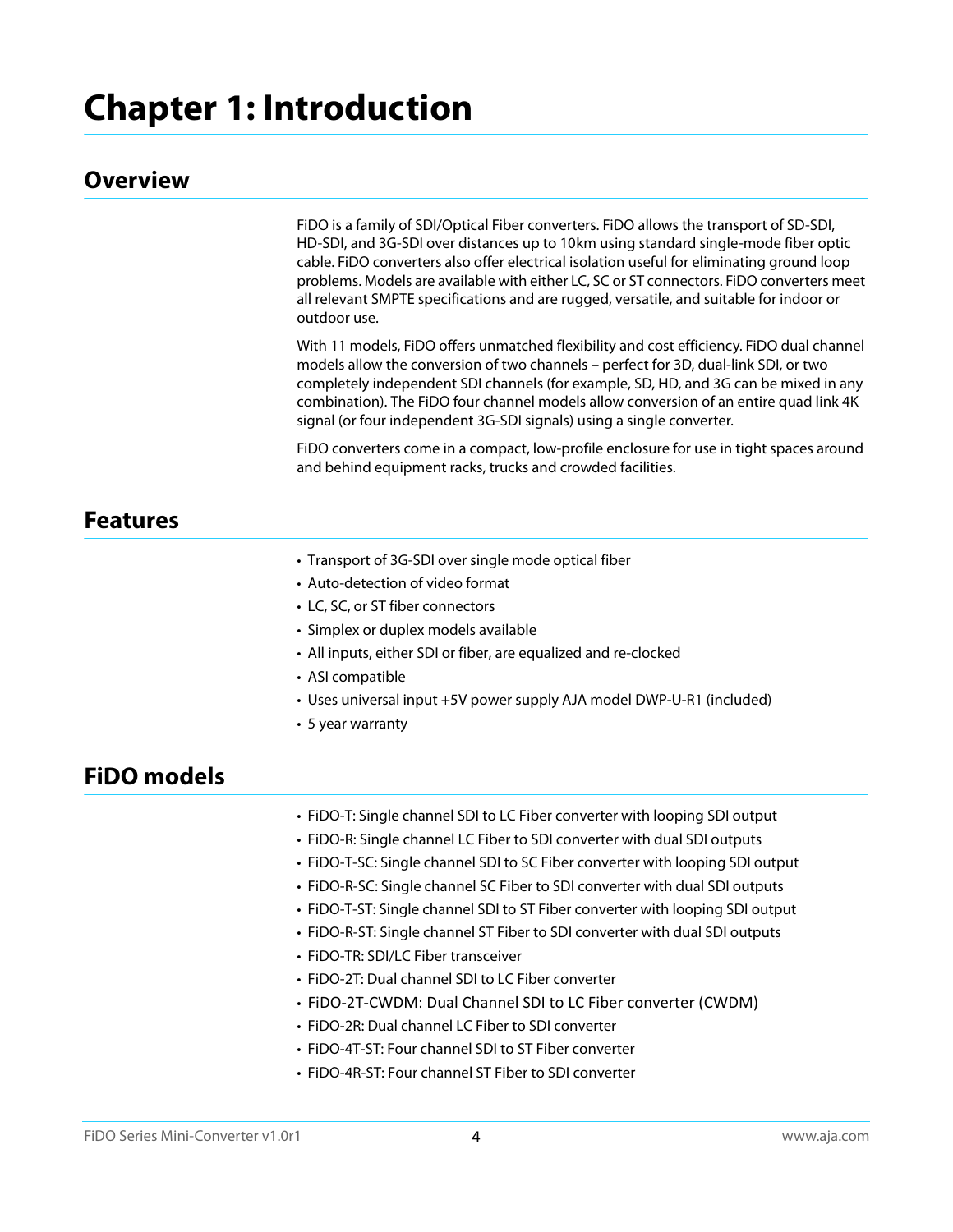# <span id="page-4-1"></span><span id="page-4-0"></span>**FiDO Converter Simplified Block Diagrams**

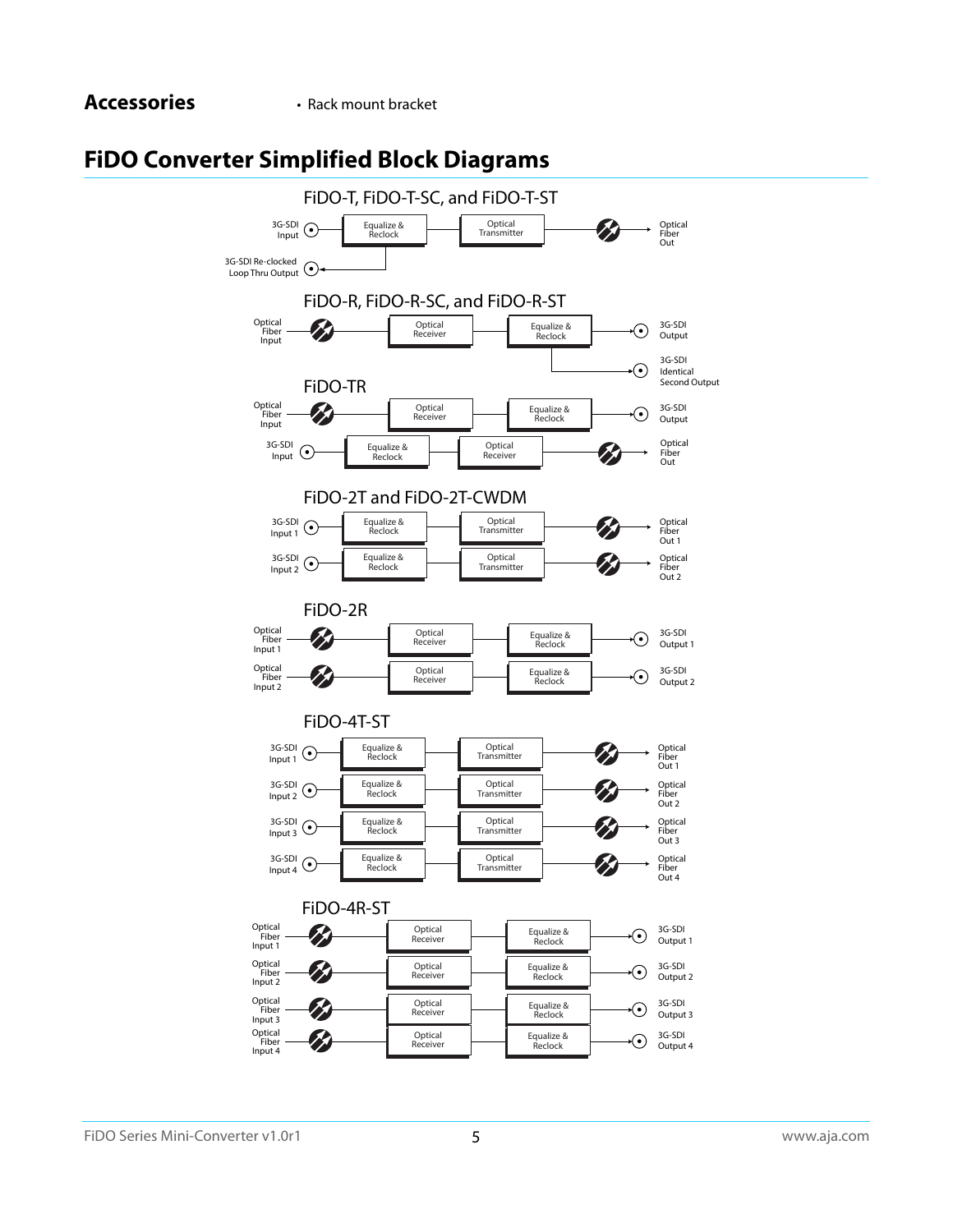#### <span id="page-5-0"></span>**FiDO Converter I/O Connections** 3G-SDI OPTI<br>OUT d AIA 3G-SDI simplex<br>connection<br>(LC connector)  $\mathbb{R}$  $\mathbb{B}$ **IN** simplex<br>connection<br>(LC connector) **OUT SDI SDI OUT Output** Input **OPTICAL IN PWR SDI PWR OPT** Reclocked Second SDI **POWER 5-20 VDC SDI SDI SDI D POWER 5-20 VDC** loop-thru of **SOLUTE:**  $\mathbb{R}$  **D** Output SDI input (DA: same signal) **SD/HD/3G SDI TO OPTICAL FIBER OPTICAL FIBER TO SD/HD/3G SDI** A 3G-SDI **D** 3G-SDI simplex<br>connection<br>(SC connector) ß simplex<br>connection<br>(SC connector) **SDI IN SDI OUT** d **OPTICAL OUT** Input **OPTICAL IN** Output **PWR SDI PWR OPT** Reclocked Second SDI **POWER 5-20 VDC SDIPO-T-SC SDIPUTE: POWER 5-20 VDC**  $\blacksquare$ loop-thru of **SDI FiDO-R-SC OUT** Output SDI input (DA: same signal) **SD/HD/3G SDI TO OPTICAL FIBER OPTICAL FIBER TO SD/HD/3G SDI** simplex<br>connection Ę 3G-SDI simplex **OUT SDI** IA 3G-SDI **OPTICAL**  $\frac{SDI}{IN}$ ŧ  $\Rightarrow$ ◀ connection (ST connector) **OPTICAL IN SDI OUT** Input (ST connector) Output **PWR SDI PWR OPT** Reclocked Second SDI **POWER** loop-thru of **POWER FiDO-T-ST**  $\frac{30}{600}$  ▶ **SDIPO-R-ST SDIPLE 5-20 VDC** Output **5-20 VDC** SDI input (DA: same signal) **SD/HD/3G SDI TO OPTICAL FIBER OPTICAL FIBER TO SD/HD/3G SDI** 2 simplex ◀ **OPTICAL** or 1 duplex connection (LC connector) B **OUT SDI IN** 2 Independent **OPTICAL IN** Channels of **PWR OPT SDI** 3G-SDI **POWER SOLUTE SDIPLE SDIPLE SDIPLE SDIPLE SDIPLE SDIPLE SDIPLE SDIPLE SDIPLE SDIPLE SDIPLE SDIPLE SDIPLE SDIPLE SDIPLE SDIPLE 5-20 VDC OPTICAL FIBER - SD/HD/3G SDI TRANSCEIVER** 2 simplex 2 simplex  $\mathbf{B}$ OPTICAL OUT 1  $\mathbf{R}$ **OPTICAL IN 2**  $\blacktriangleleft$ or 1 duplex connection (LC connector) or 1 duplex SDI IN 1 **SDI OUT 2** D  $\blacktriangleleft$ 2 Independent 2 Independent OPTICAL OUT 2 **OPTICAL IN 1** connection (LC connector) Channels of Channels of PWR SDI1 SDI2 **PWR OPT 2 OPT 1** 3G-SDI 3G-SDI POWER **POWER 5-20 VDC**  $FIDO-2T$  SD  $\triangleleft$ **FiDO-2R OUT** 5-20 VDC **DUAL SD/HD/3G SDI TO OPTICAL FIBER DUAL OPTICAL FIBER TO SD/HD/3G SDI**  $\Rightarrow$ ė, **CAL OUT 1 OPTICAL IN 1 LOCK SDI IN 1 SDI OUT 1** LOCK<sup>O</sup> Ę **OPTICAL OUT 2**  $\Rightarrow$ **OPTICAL IN 2 LOCK** Single 4K 4 simplex Single 4K 4 simplex **SDI IN 2**<br>⊾OCK ∩ **SDI OUT 2** D Input or 4 Output or 4 connections (ST connectors) connections (ST connectors) Independent Independent Channels of Channels of **OPTICAL OUT 3 OPTICAL IN 3 LOCK** 3G-SDI 3G-SDI  $\sum_{\text{out 3}}$ **SDI IN 3**<br>∣OCK ∩ Input OutputĘ ≑ **COUT4 CHOO-4T-ST** 5  $FIDO-4R-ST$ **LOCK** O **SDI TO OPTICAL FIBER OPTICAL FIBER TO SDI**  $SUT 4$ **SDI IN 4**<br>I OCK ∩ **PWR POWER 5-20 VDC PWR POWER 5-20 VDC**

- NOTE: Green illuminated LEDs labeled OPT, SDI, or LOCK indicate a signal has been detected and locked for that input.
- NOTE: The OPT or LOCK indicator for optical receivers may flicker or glow dim with the optical input disconnected.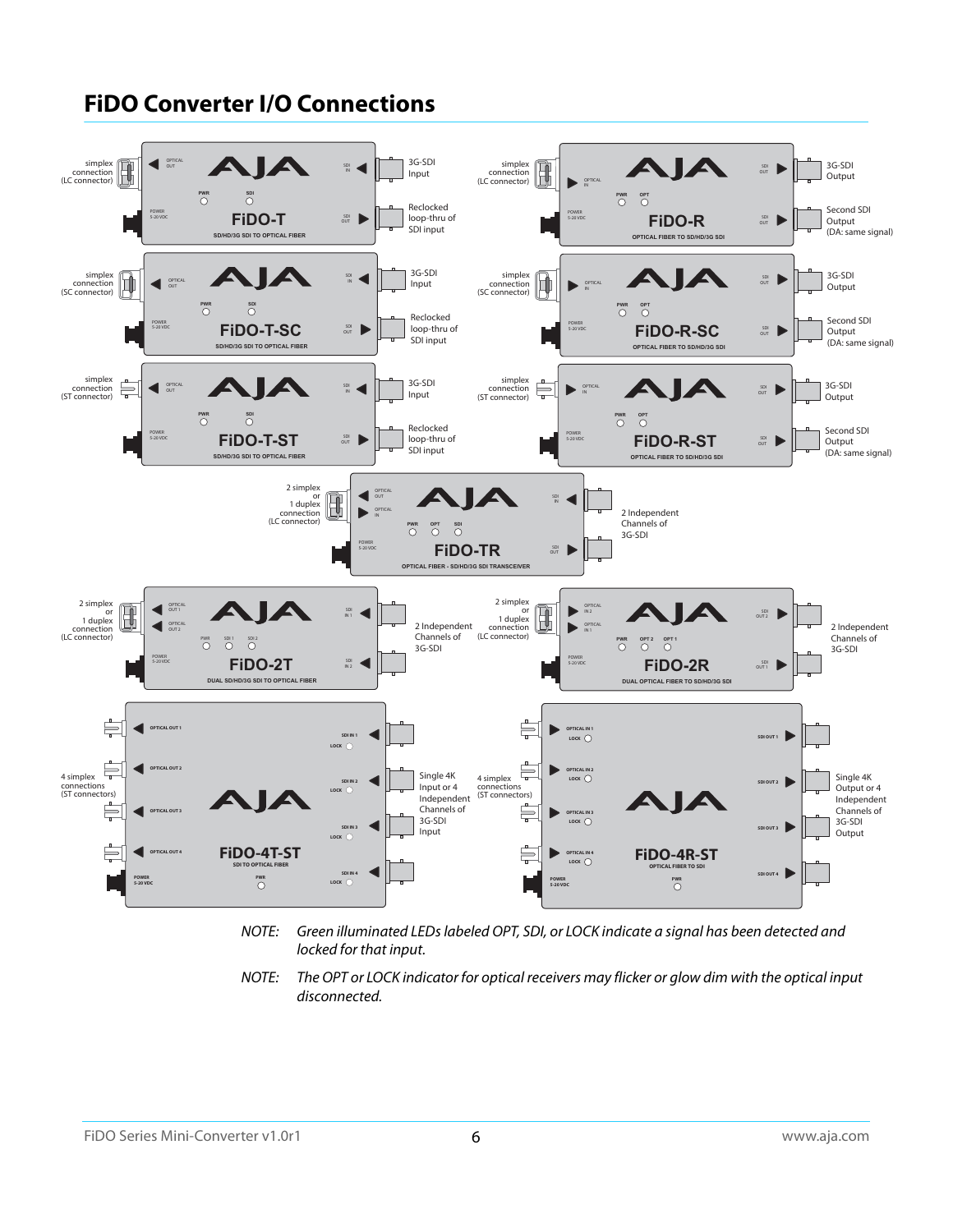# <span id="page-6-0"></span>**Installation**

NOTE: AJA does not support use of any SFP modules other than our own; use of any non-AJA SFP module will void the warranty.

Installation consists of the following steps:

- 1. Connect video equipment to the FiDO converter BNCs.
- 2. Connect fiber to the FiDO Optical fiber connectors.





3. Connect single SC style Optical fiber connectors to the SC equipped FiDO converters (FiDO-T-SC, FiDO-R-SC).



4. Connect ST style Optical fiber connectors to the ST equipped FiDO converters (FiDO-T-ST, FiDO-R-ST, FiDO-4T-ST, FiDO-4R-ST.



5. FiDO-TR, FiDO-2T, and FiDO-2R all require either a duplex LC cable or two simplex LC cables. Insert each connector until it latches.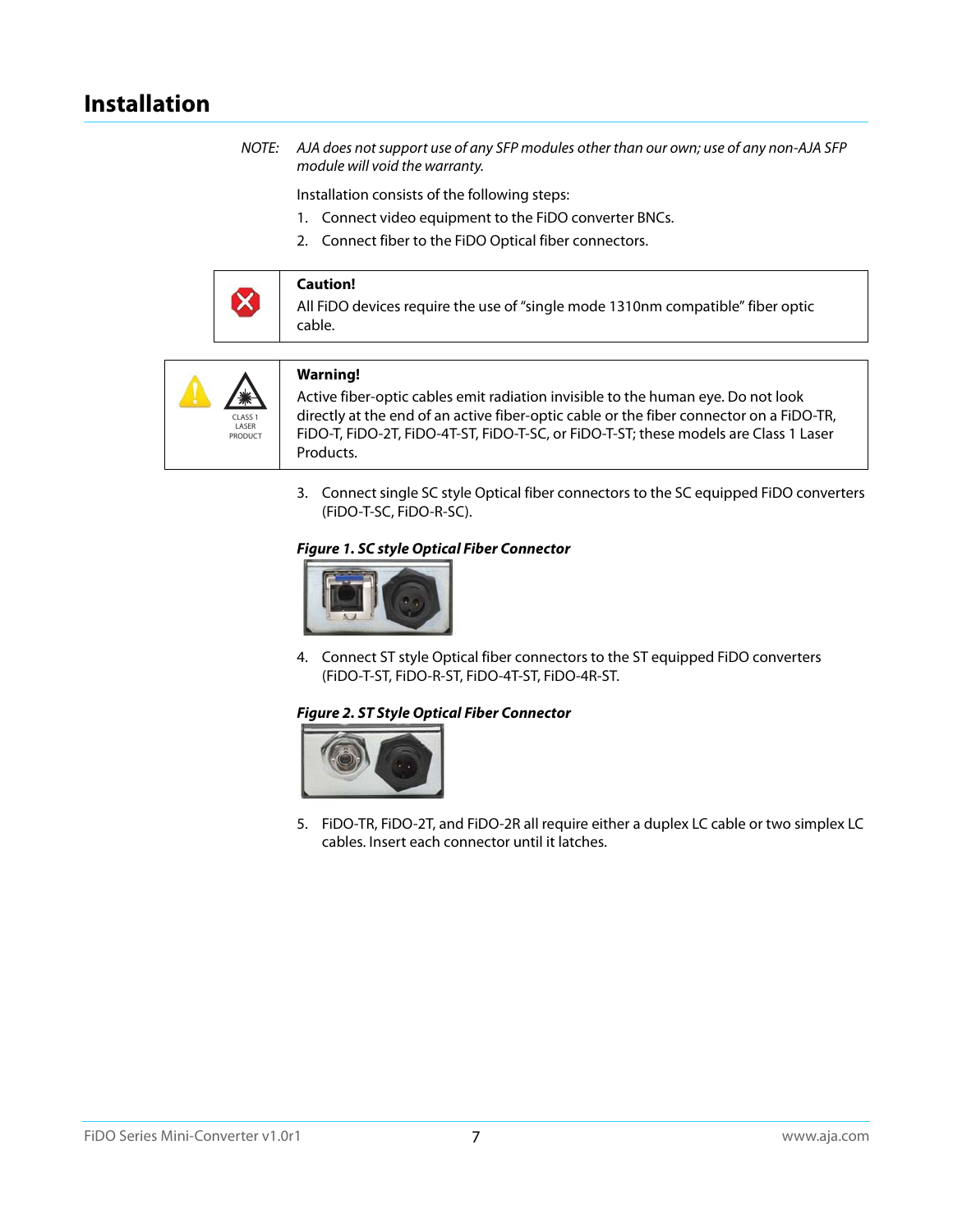*Figure 3. FiDO to Duplex LC example.*



6. FiDO-T and FiDO-R require a single simplex LC cable connected to the optical port on the converter pointed to by the arrow (lower Optical In on FiDO-R, or higher Optical Out on FiDO-T).



7. Apply +5VDC power to the converter (AJA power supply included).

# <span id="page-7-0"></span>**Operation**

FiDO series converters have no user controls. No configuration or settings are required. Once powered, the FiDO converters will begin converting applied fiber/SDI signals.

- **FiDO-2T-CWDM:** FiDO-2T-CWDM Dual Channel SDI to LC Fiber converter is functionally identical to FiDO-2T, except that it uses factory-installed SFP modules providing CWDM wavelength pairs. The FiDO-2T-CWDM is designed for use in CWDM multiplexer/demultiplexer applications.
	- NOTE: CWDM wavelengths, ranging from 1271 to 1611 nm, are configured only at time of shipment. The available CWDM wavelengths are listed under ["Wavelengths \(CWDM Models\)" on page](#page-8-6) 9.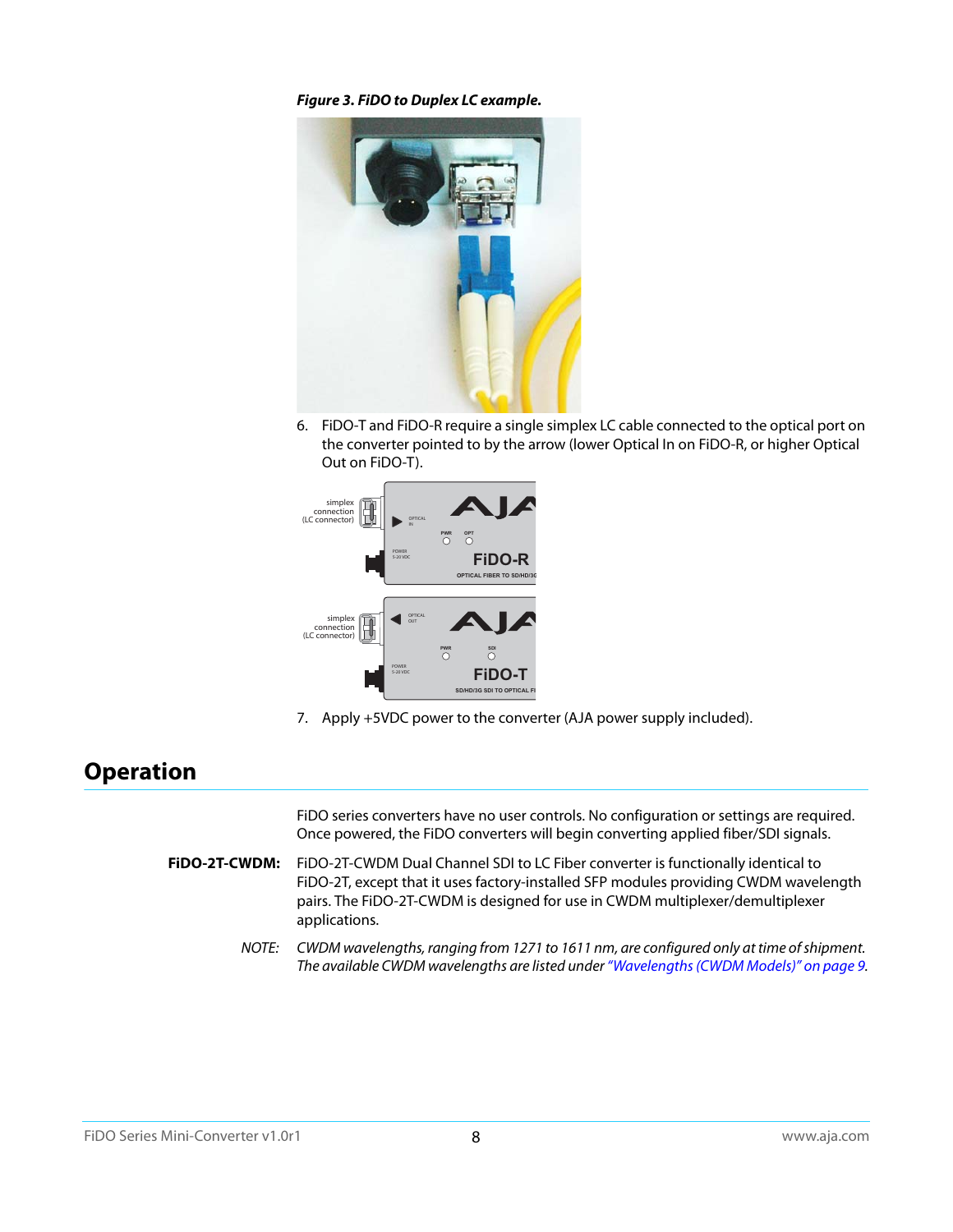# <span id="page-8-0"></span>**Appendix A: Specifications**

# <span id="page-8-1"></span>**Video Input and Output**

<span id="page-8-6"></span><span id="page-8-5"></span><span id="page-8-4"></span><span id="page-8-3"></span><span id="page-8-2"></span>

| <b>Formats</b>                      | · 3Gb, 1.5Gb, 270Mb, Auto Select, SDI (SMPTE 259/292/424) |
|-------------------------------------|-----------------------------------------------------------|
| <b>Connectors</b>                   |                                                           |
| FiDO-T, FiDO-R:                     | • 2x BNC, 1x Single mode optical fiber, LC connector      |
| FiDO-T-SC, FiDO-R-SC:               | • 2x BNC, 1x Single mode optical fiber, SC connector      |
| FIDO-T-ST, FIDO-R-ST:               | • 2x BNC, 1x Single mode optical fiber, ST connector      |
| FIDO-TR, FIDO-2T, FIDO-2TR:         | • 2x BNC, 2x Single mode optical fiber, LC connectors     |
| FIDO-4T-ST, FIDO-4R-ST:             | • 4x BNC, 4x Single mode optical fiber, ST connectors     |
| <b>BNC</b>                          |                                                           |
| Cable Equalization (1694 coax):     | • 270mb, 400m<br>$\cdot$ 1.5Gb, 200m<br>· 3Gb, 140m       |
| Input/Output Return Loss:           | $\cdot$ > 15dB, 5MHz to 1.5GHz<br>· >10dB, 1.5GHz to 3GHz |
| <b>Fiber Optical Output</b>         |                                                           |
| <b>Output Power</b>                 | • -2dBm typical                                           |
| <b>Wavelength (non CWDM)</b>        | • 1310 nm single mode                                     |
| <b>Wavelengths</b><br>(CWDM Models) | (all below single mode)                                   |
| FIB-2CW-2729:                       | $\cdot$ 1271/1291 nm                                      |
| FIB-2CW-3133:                       | $\cdot$ 1311/1331 nm                                      |
| FIB-2CW-3537:                       | $\cdot$ 1351/1371 nm                                      |
| FIB-2CW-3941:                       | $\cdot$ 1391/1411 nm                                      |
| FIB-2CW-4345:                       | $\cdot$ 1431/1451 nm                                      |
| FIB-2CW-4749:                       | $\cdot$ 1471/1491 nm                                      |
| <i>FIB-2CW-5153:</i>                | $\cdot$ 1511/1531 nm                                      |
| <i>FIB-2CW-5557:</i>                | $\cdot$ 1551/1571 nm                                      |
| FIB-2CW-5961:                       | $\cdot$ 1591/1611 nm                                      |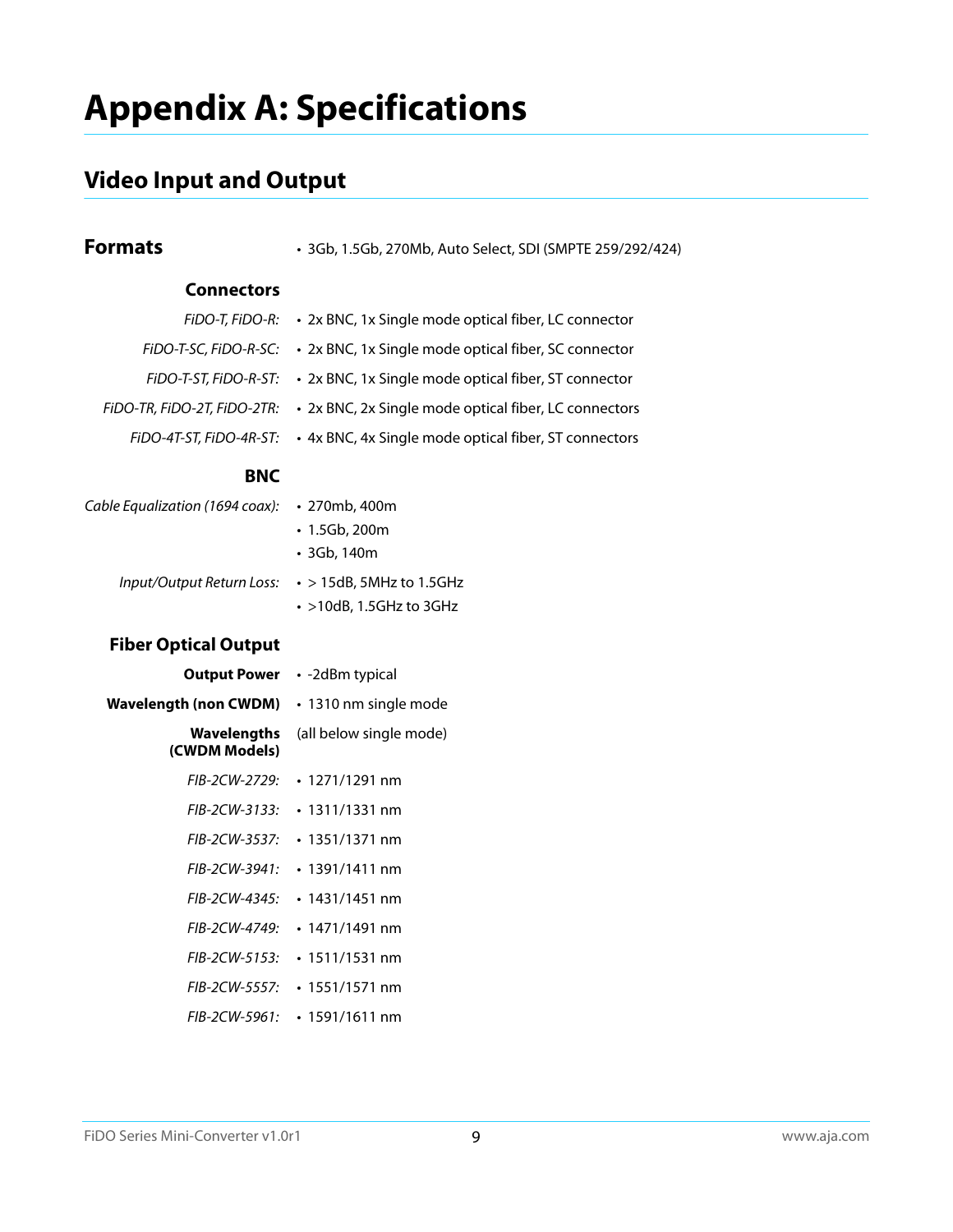# <span id="page-9-0"></span>**Physical**

<span id="page-9-1"></span>

| Power                       | • AJA external power supply model DWP-U-R1 (included):<br>• 100-240V, 50/60Hz universal input |
|-----------------------------|-----------------------------------------------------------------------------------------------|
|                             | FiDO-T, FiDO-R (all models): $\cdot$ +5 to 20V DC regulated, 2 watts max                      |
| FIDO-2T-CWDM.<br>$FIDO-2R:$ | FIDO-TR, FIDO-2T, $\cdot$ +5 to 20V DC regulated, 3 watts max                                 |
|                             | FiDO-4T-ST, FiDO-4R-ST: $\cdot$ +5 to 20V DC regulated, 4 watts max                           |
| Size                        |                                                                                               |
| FiDO-T FiDO-R (all models)  | $.46"$ v 1 71" v 0 8" (117 v 43 5 v 20 mm)                                                    |

<span id="page-9-2"></span>

| FiDO-T. FiDO-R (all models).<br>FIDO-TR. FIDO-2T.<br>FiDO-2T-CWDM, FiDO-2R: | $\cdot$ 4.6" x 1.71" x 0.8" (117 x 43.5 x 20 mm)                                                 |
|-----------------------------------------------------------------------------|--------------------------------------------------------------------------------------------------|
|                                                                             | FiDO-4T-ST, FiDO-4R-ST: $\cdot$ 5.8" x 3.9" x 0.8" (147 mm x 99 mm x 20 mm) including connectors |

# <span id="page-9-3"></span>**Environment**

|                                                    | Operating Temperature: 0 to 40 degrees C (32 to 104 degrees F) |
|----------------------------------------------------|----------------------------------------------------------------|
| Operating Relative Humidity: 10-90% non-condensing |                                                                |
|                                                    | Operating Altitude: <2,500 meters (<8,000 feet)                |
| Safe Storage Temperature<br>(Power OFF):           | -40 to 60 degrees C $(-40$ to 140 degrees F)                   |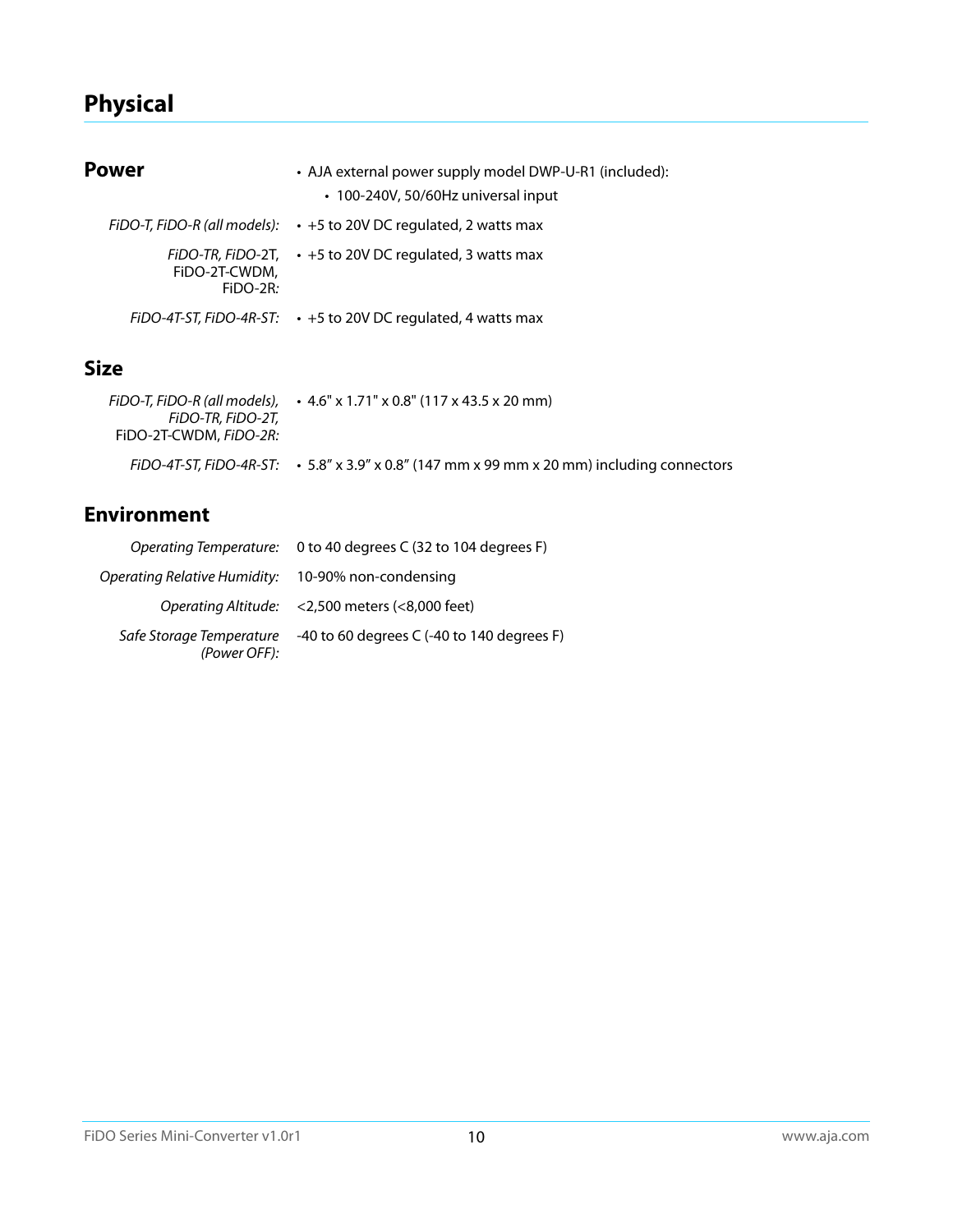# <span id="page-10-0"></span>**Appendix B: Safety and Compliance**

# <span id="page-10-1"></span>**Federal Communications Commission (FCC) Compliance Notices**

#### <span id="page-10-2"></span>**Class B Interference Statement** This equipment has been tested and found to comply with the limits for a Class B digital device, pursuant to Part 15, Subpart B of the FCC Rules. These limits are designed to provide reasonable protection against harmful interference in a residential installation. This equipment generates, uses, and can radiate radio frequency energy and, if not installed and used in accordance with the instructions, may cause harmful interference to radio communications. However, there is no guarantee that interference will not occur in a particular installation. If this equipment does cause harmful interference to radio or television reception, which can be determined by turning the equipment off and on, the user is encouraged to try to correct the interference by one or more of the following measures: • Reorient or relocate the receiving antenna. • Increase the separation between the equipment and receiver. • Connect the equipment into an outlet on a circuit different from that to which the receiver is connected. • Consult the dealer or an experienced radio/TV technician for help.

<span id="page-10-3"></span>**FCC Caution** This device complies with Part 15 of the FCC Rules. Operation is subject to the following two conditions: (1) This device may not cause harmful interference, and (2) this device must accept any interference received, including interference that may cause undesired operation.

# <span id="page-10-4"></span>**Canadian ICES Statement**

Canadian Department of Communications Radio Interference Regulations

This digital apparatus does not exceed the Class B limits for radio-noise emissions from a digital apparatus as set out in the Radio Interference Regulations of the Canadian Department of Communications. This Class B digital apparatus complies with Canadian ICES-003.

Règlement sur le brouillage radioélectrique du ministère des Communications

Cet appareil numérique respecte les limites de bruits radioélectriques visant les appareils numériques de classe B prescrites dans le Règlement sur le brouillage radioélectrique du ministère des Communications du Canada. Cet appareil numérique de la Classe B est conforme à la norme NMB-003 du Canada.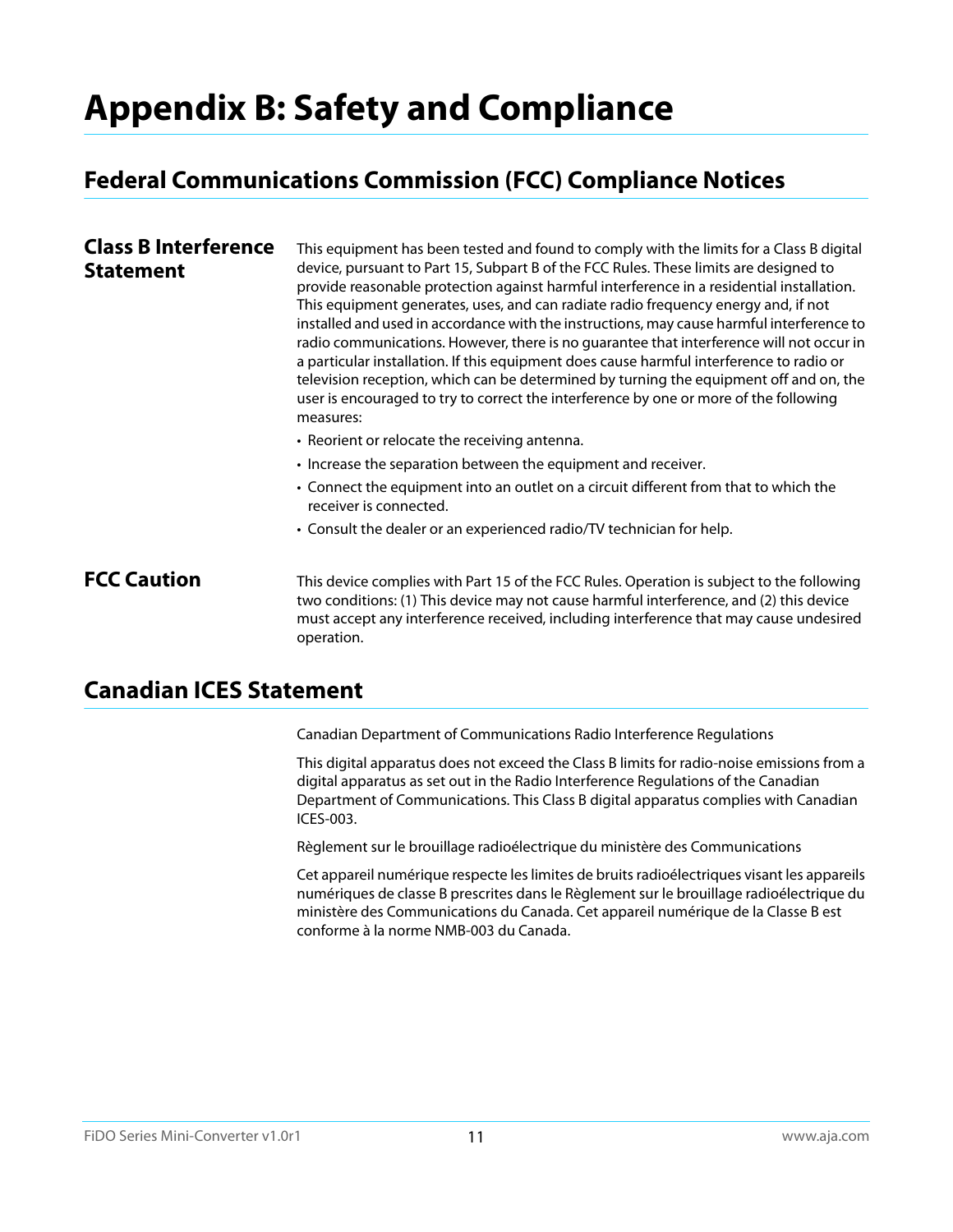# <span id="page-11-0"></span>**European Union and European Free Trade Association (EFTA) Regulatory Compliance**

<span id="page-11-1"></span>

|                                            | This equipment may be operated in the countries that comprise the member countries<br>of the European Union and the European Free Trade Association. These countries, listed<br>in the following paragraph, are referred to as The European Community throughout this<br>document:                                       |
|--------------------------------------------|--------------------------------------------------------------------------------------------------------------------------------------------------------------------------------------------------------------------------------------------------------------------------------------------------------------------------|
|                                            | AUSTRIA, BELGIUM, BULGARIA, CYPRUS, CZECH REPUBLIC, DENMARK, ESTONIA,<br>FINLAND, FRANCE, GERMANY, GREECE, HUNGARY, IRELAND, ITALY, LATVIA, LITHUANIA,<br>LUXEMBOURG, MALTA, NETHERLANDS, POLAND, PORTUGAL, ROMANIA, SLOVAKIA,<br>SLOVENIA, SPAIN, SWEDEN, UNITED KINGDOM, ICELAND, LICHTENSTEIN, NORWAY,<br>SWITZERLAND |
| <b>Declaration of</b><br><b>Conformity</b> | Marking by this symbol indicates compliance with the Essential Requirements of the EMC<br>Directive of the European Union 2004/108/EC.                                                                                                                                                                                   |
|                                            | This equipment meets the following conformance standards:                                                                                                                                                                                                                                                                |
| Safety:                                    | CB-IEC 60065:2001 +A1:2005 +A2:2010                                                                                                                                                                                                                                                                                      |
|                                            | NRTL-UL 60065:2003 R9.12, CAN/CSA C22.2 No. 60065-03 +A1:06 (R2012) +A2:12                                                                                                                                                                                                                                               |
|                                            | GS-EN 60065:2002 +A1:2006 +A11:2008 +A2:2010 +A12:2011                                                                                                                                                                                                                                                                   |
|                                            | Additional licenses issued for specific countries available on request.                                                                                                                                                                                                                                                  |
| Emissions:                                 | EN 55103-1: 2009                                                                                                                                                                                                                                                                                                         |
|                                            | CISPR 22: 2008                                                                                                                                                                                                                                                                                                           |
|                                            | EN 55022: 2010                                                                                                                                                                                                                                                                                                           |
|                                            | EN 61000-3-2: 2009, EN 61000-3-3:2008                                                                                                                                                                                                                                                                                    |
| Immunity:                                  | EN 55103-2: 2009                                                                                                                                                                                                                                                                                                         |
|                                            | EN 61000-4-2:2009, EN 61000-4-3:2010,                                                                                                                                                                                                                                                                                    |
|                                            | EN 61000-4-4:2010, EN 61000-4-5:2005, EN 61000-4-6:2009                                                                                                                                                                                                                                                                  |
|                                            | EN 61000-4-11:2004                                                                                                                                                                                                                                                                                                       |
|                                            | The product is also licensed for additional country specific standards as required for the<br>International Marketplace.                                                                                                                                                                                                 |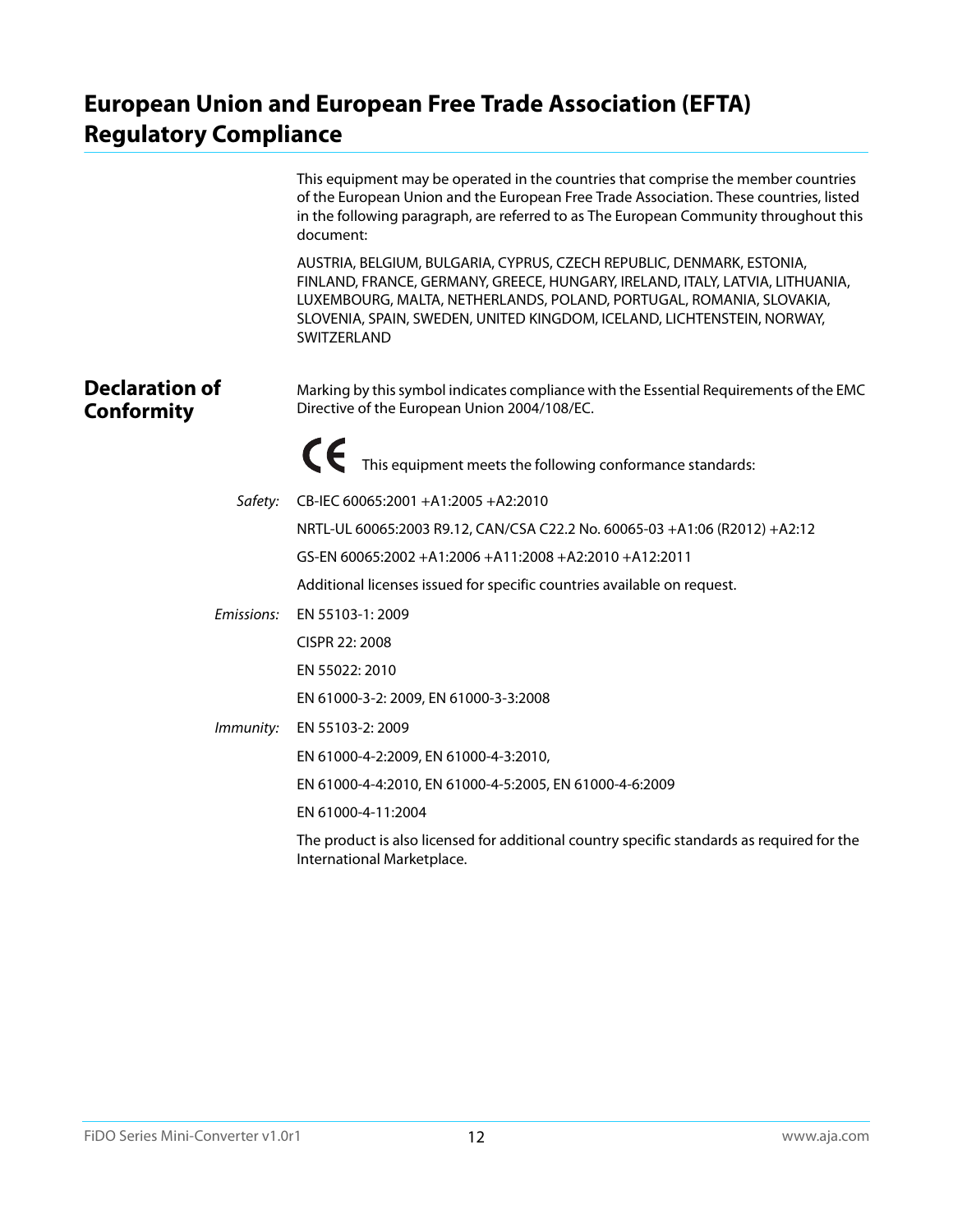## <span id="page-12-0"></span>**Recycling Notice**



# <span id="page-12-1"></span>**Korea KCC Compliance Statement**

| B급 기기                       | 이 기기는 가정용(B급) 전자파적합기기로서 주로 가정에서 사용하는                          |
|-----------------------------|---------------------------------------------------------------|
| ┃(가정용 방송통신기자재)              | 것을 목적으로 하며, 모든 지역에서 사용할 수 있습니다.                               |
| Class B                     | As an electromagnetic wave equipment for home use (Class B),  |
| (Broadcasting Communication | this equipment is intended to use mainly for home use and may |
| Equipment for Home Use)     | be used in all areas.                                         |

# <span id="page-12-2"></span>**Taiwan Compliance Statement**

This is a Class B product based on the standard of the Bureau of Standards, Metrology and Inspection (BSMI) CNS 13438, Class B.

## <span id="page-12-3"></span>**Japanese Compliance Statement**

### 2. Class B ITE

この装置は、クラスB情報技術装置です。この装置は、家庭環境で使用することを目 的としていますが、この装置がラジオやテレビジョン受信機に近接して使用されると、 受信障害を引き起こすことがあります。 取扱説明書に従って正しい取り扱いをして下さい。  $V C C I - B$ 

This is a Class B product based on the standard of the VCCI Council. If this is used near a radio or television receiver in a domestic environment, it may cause radio interference. Install and use the equipment according to the instruction manual.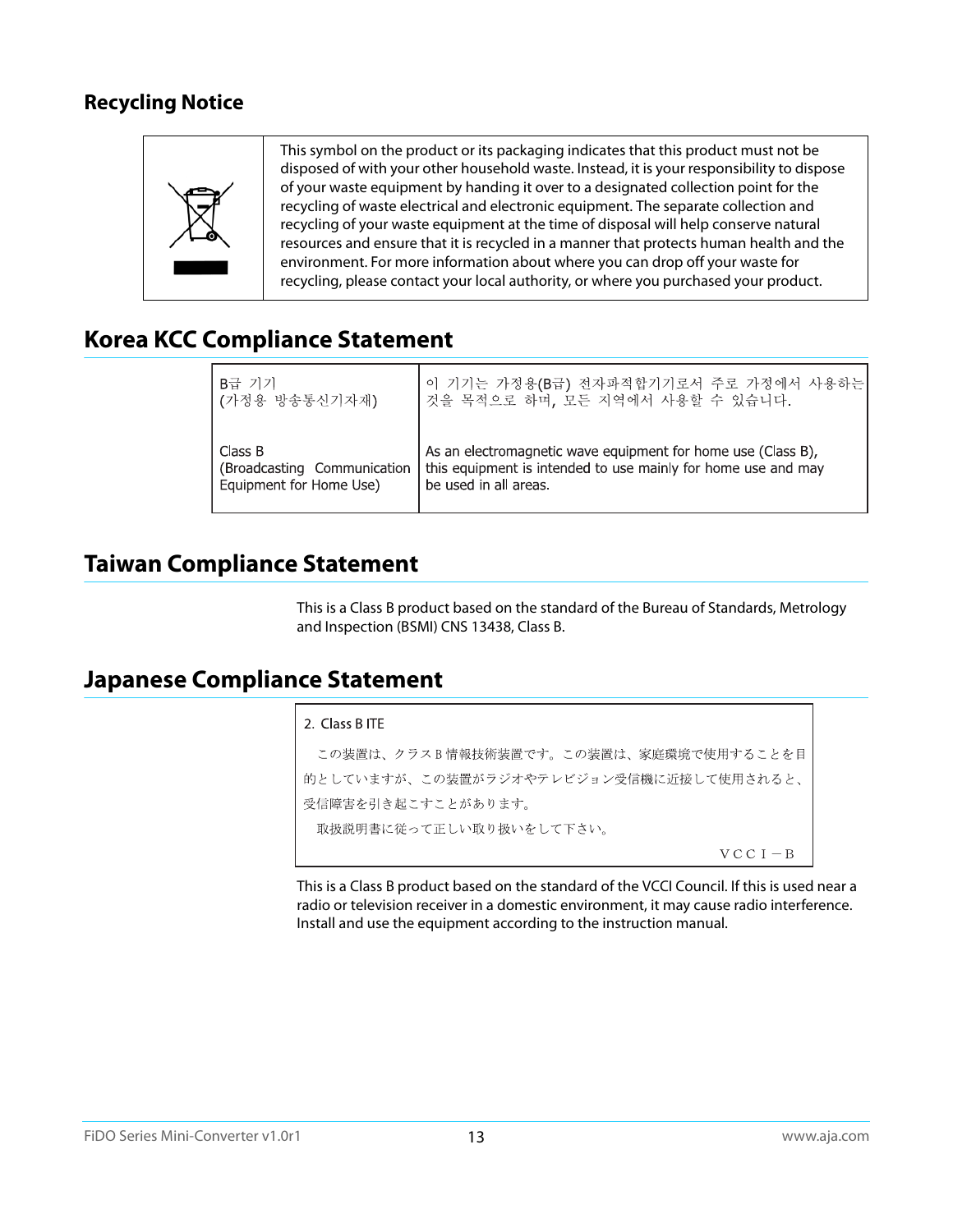# <span id="page-13-0"></span>**Translated Warning and Caution Messages**

The following caution statements, warning conventions, and warning messages apply to this product and manual.



# <span id="page-13-1"></span>**Before Operation Please Read These Instructions**



### **Warning!**

Read and follow all warning notices and instructions marked on the product or included in the documentation.

**Avertissement !** Lisez et conformez-vous à tous les avis et instructions d'avertissement indiqués sur le produit ou dans la documentation.

**Warnung!** Lesen und befolgen Sie die Warnhinweise und Anweisungen, die auf dem Produkt angebracht oder in der Dokumentation enthalten sind.

**¡Advertencia!** Lea y siga todas las instrucciones y advertencias marcadas en el producto o incluidas en la documentación.

**Aviso!** Leia e siga todos os avisos e instruções assinalados no produto ou incluídos na documentação.

**Avviso!** Leggere e seguire tutti gli avvisi e le istruzioni presenti sul prodotto o inclusi nella documentazione.

|  | <b>Warning!</b>                                                                                               |
|--|---------------------------------------------------------------------------------------------------------------|
|  | Do not use this device near water and clean only with a dry cloth.                                            |
|  | Avertissement! N'utilisez pas cet appareil près de l'eau et nettoyez-le seulement avec<br>un tissu sec        |
|  | <b>Warnung!</b> Das Gerät nicht in der Nähe von Wasser verwenden und nur mit einem<br>trockenen Tuch säubern. |
|  | <b>¡Advertencia!</b> No utilice este dispositivo cerca del agua y límpielo solamente con un<br>paño seco.     |
|  | <b>Aviso!</b> Não utilize este dispositivo perto da água e limpe-o somente com um pano<br>seco.               |
|  | Avviso! Non utilizzare questo dispositivo vicino all'acqua e pulirlo soltanto con un<br>panno asciutto.       |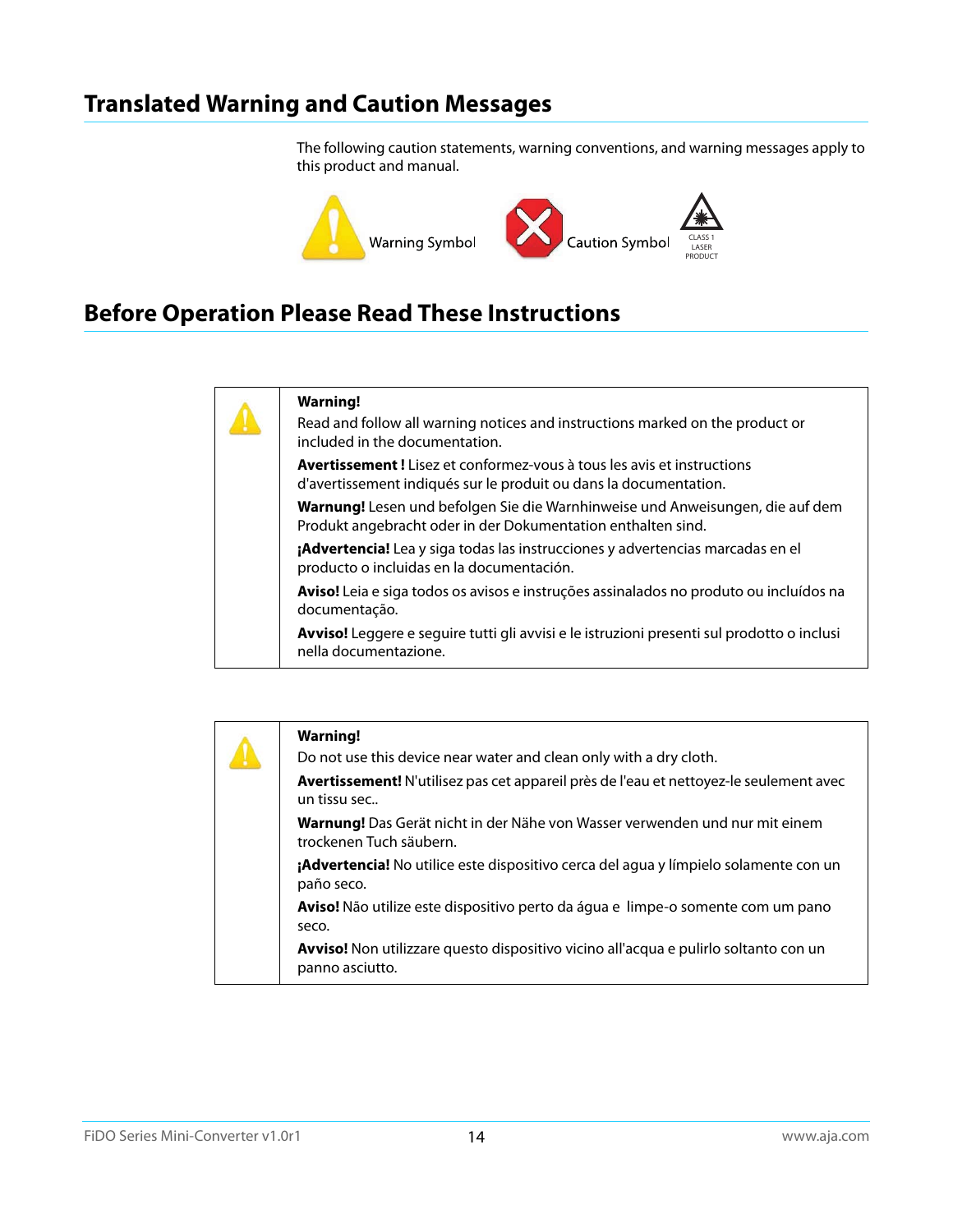| <b>Warning!</b><br>Do not block any ventilation openings. Install in accordance with the manufacturer's<br>instructions.          |
|-----------------------------------------------------------------------------------------------------------------------------------|
| <b>Avertissement!</b> Ne bloquez aucune ouverture de ventilation. Suivez les instructions<br>du fabricant lors de l'installation. |
| Warnung! Die Lüftungsöffnungen dürfen nicht blockiert werden. Nur gemäß den<br>Anweisungen des Herstellers installieren.          |
| ¡Advertencia! No bloquee ninguna de las aberturas de la ventilación. Instale de<br>acuerdo con las instrucciones del fabricante.  |
| <b>Aviso!</b> Não obstrua nenhuma das aberturas de ventilação. Instale de acordo com as<br>instruções do fabricante.              |
| Avviso! Non ostruire le aperture di ventilazione. Installare in conformità con le<br>istruzioni del fornitore.                    |

|  | <b>Warning!</b>                                                                                                                                                                                                                   |
|--|-----------------------------------------------------------------------------------------------------------------------------------------------------------------------------------------------------------------------------------|
|  | Do not install near any heat sources such as radiators, heat registers, stoves, or other<br>apparatus (including amplifiers) that produce heat.                                                                                   |
|  | Avertissement! N'installez pas l'appareil près d'une source de chaleur telle que des<br>radiateurs, des bouches d'air de chauffage, des fourneaux ou d'autres appareils<br>(amplificateurs compris) qui produisent de la chaleur. |
|  | Warnung! Nicht in der Nähe von Wärmequellen wie Heizkörpern, Heizregistern, Öfen<br>oder anderen Wärme erzeugenden Geräten (einschließlich Verstärkern) aufstellen.                                                               |
|  | ¡Advertencia! No instale cerca de fuentes de calor tales como radiadores, registros de<br>calor, estufas u otros aparatos (incluidos amplificadores) que generan calor.                                                           |
|  | Aviso! Não instale perto de nenhuma fonte de calor tal como radiadores, saídas de<br>calor, fogões ou outros aparelhos (incluindo amplificadores) que produzam calor.                                                             |
|  | Avviso! Non installare vicino a fonti di calore come termosifoni, diffusori di aria calda,<br>stufe o altri apparecchi (amplificatori compresi) che emettono calore.                                                              |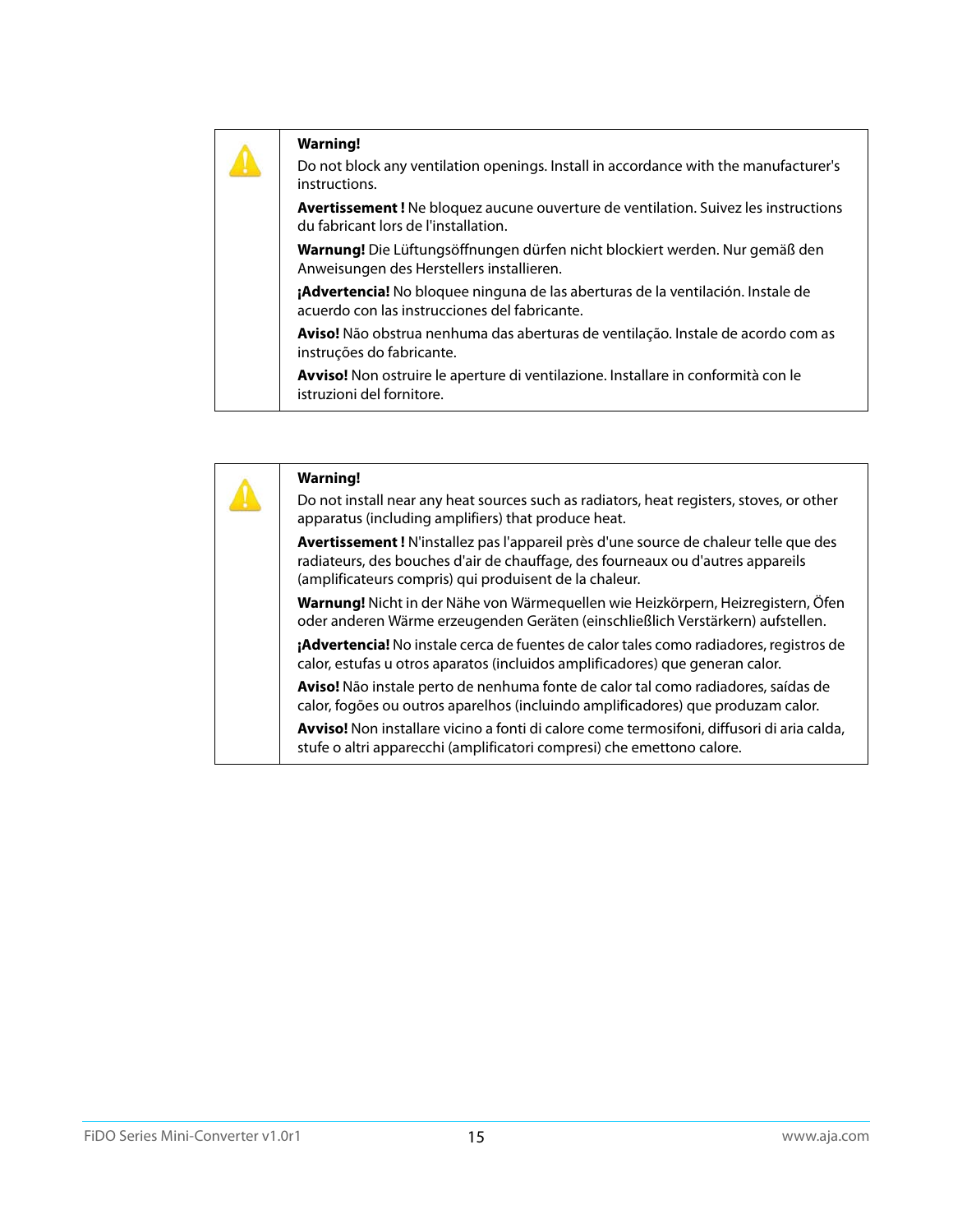

Do not defeat the safety purpose of the polarized or grounding-type plug. A polarized plug has two blades with one wider than the other. A grounding type plug has two blades and a third grounding prong. The wide blade or the third prong are provided for your safety. If the provided plug does not fit into your outlet, consult an electrician for replacement of the obsolete outlet.

**Avertissement!** La sécurité de la prise polarisée ou de la prise de type mise à la terre ne doit en aucun cas être empêchée de fonctionner. Une prise polarisée a deux broches, l'une étant plus large que l'autre. Une prise de type mise à la terre a deux broches et une troisième broche pour la mise à la terre. La broche large ou la troisième broche sont fournies pour votre sécurité. Si la prise fournie ne s'insère pas dans votre prise femelle, consultez un électricien pour le remplacement de la prise femelle obsolète.

**Warnung!** Der Sicherheitszweck des gepolten bzw. Schukosteckers ist zu berücksichtigen. Ein gepolter Stecker verfügt über zwei Pole, von denen einer breiter als der andere ist. Ein Schukostecker verfügt neben den zwei Polen noch über einen dritten Pol zur Erdung. Der breite Pol bzw. der Erdungspol dienen der Sicherheit. Wenn der zur Verfügung gestellte Stecker nicht in Ihren Anschluss passt, konsultieren Sie einen Elektriker, um den veralteten Anschluss zu ersetzen.

**¡Advertencia!** No eche por tierra la finalidad del tipo de enchufe polarizado con conexión a tierra. Un enchufe polarizado tiene dos espigas, una más ancha que la otra. Un enchufe con conexión a tierra tiene dos espigas iguales y una tercera espiga que sirve para la conexión a tierra. La expiga ancha, o la tercera espiga, sirven para su seguridad. Si el enchufe suministrado no encaja en el tomacorriente, consulte con un electricista para reemplazar el tomacorriente obsoleto.

**Aviso!** Não anule a finalidade da segurança da ficha polarizada ou do tipo ligação terra. Uma ficha polarizada tem duas lâminas sendo uma mais larga do que a outra. Uma ficha do tipo de ligação à terra tem duas lâminas e um terceiro terminal de ligação à terra. A lâmina larga ou o terceiro terminal são fornecidos para sua segurança. Se a ficha fornecida não couber na sua tomada, consulte um electricista para a substituição da tomada obsoleta.

**Avviso!** Non compromettere la sicurezza della spina polarizzata o con messa a terra. Una spina polarizzata ha due spinotti, di cui uno più largo. Una spina con messa a terra ha due spinotti e un terzo polo per la messa a terra. Lo spinotto largo o il terzo polo sono forniti per motivi di sicurezza. Se la spina fornita non si inserisce nella presa di corrente, contattare un elettricista per la sostituzione della presa obsoleta.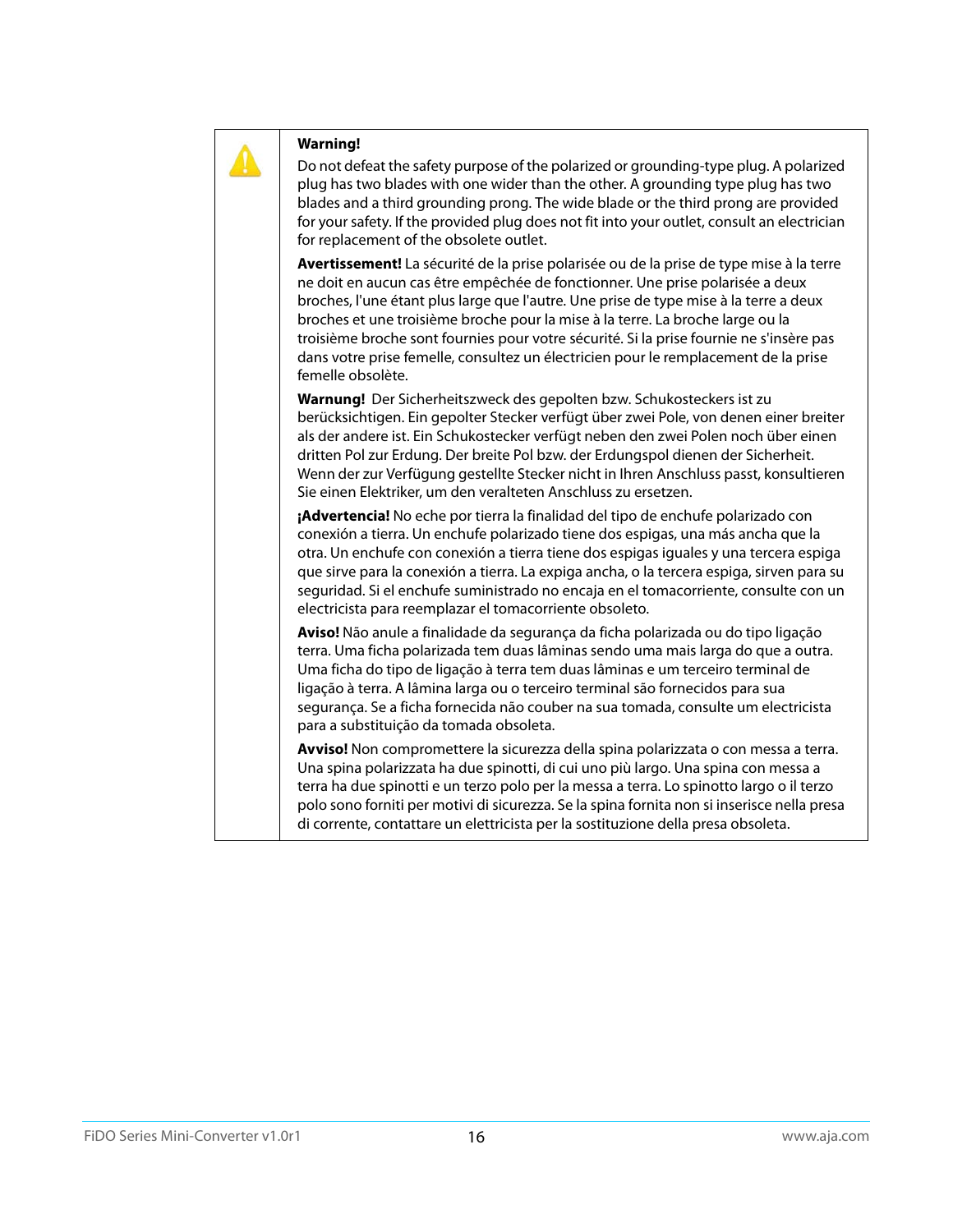Since the Mains plug is used as the disconnection for the device, it must remain readily accessible and operable.

**Avertissement!** Puisque la prise principale est utilisée pour débrancher l'appareil, elle doit rester aisément accessible et fonctionnelle.

**Warnung!** Da der Netzstecker als Trennvorrichtung dient, muss er stets zugänglich und funktionsfähig sein.

**¡Advertencia!** Puesto que el enchufe de la red eléctrica se utiliza como dispositivo de desconexión, debe seguir siendo fácilmente accesible y operable.

**Aviso!** Dado que a ficha principal é utilizada como a desconexão para o dispositivo, esta deve manter-se prontamente acessível e funcional.

**Avviso!** Poiché il cavo di alimentazione viene usato come dispositivo di sconnessione, deve rimane prontamente accessibile e operabile.

| <b>Warning!</b><br>Protect the power cord from being walked on or pinched particularly at plugs,<br>convenience receptacles, and the point where they exit from the device.                                                     |
|---------------------------------------------------------------------------------------------------------------------------------------------------------------------------------------------------------------------------------|
| Avertissement! Protégez le cordon d'alimentation pour que l'on ne marche pas<br>dessus ou qu'on le pince, en particulier au niveau des prises mâles, des réceptacles de<br>convenance, et à l'endroit où il sort de l'appareil. |
| Warnung! Vermeiden Sie, dass auf das Netzkabel getreten oder das Kabel geknickt<br>wird, insbesondere an den Steckern, den Steckdosen und am Kabelausgang am<br>Gerät.                                                          |
| ¡Advertencia! Proteja el cable de energía para que no se le pise ni apriete, en especial<br>cerca del enchufe, los receptáculos de conveniencia y el punto del que salen del<br>equipo.                                         |
| Aviso! Proteja o cabo de alimentação de ser pisado ou de ser comprimido<br>particularmente nas fichas, em tomadas de parede de conveniência e no ponto de<br>onde sai do dispositivo.                                           |
| Avviso! Proteggere il cavo di alimentazione in modo che nessuno ci cammini sopra e<br>che non venga schiacciato soprattutto in corrispondenza delle spine e del punto in<br>cui esce dal dispositivo.                           |
|                                                                                                                                                                                                                                 |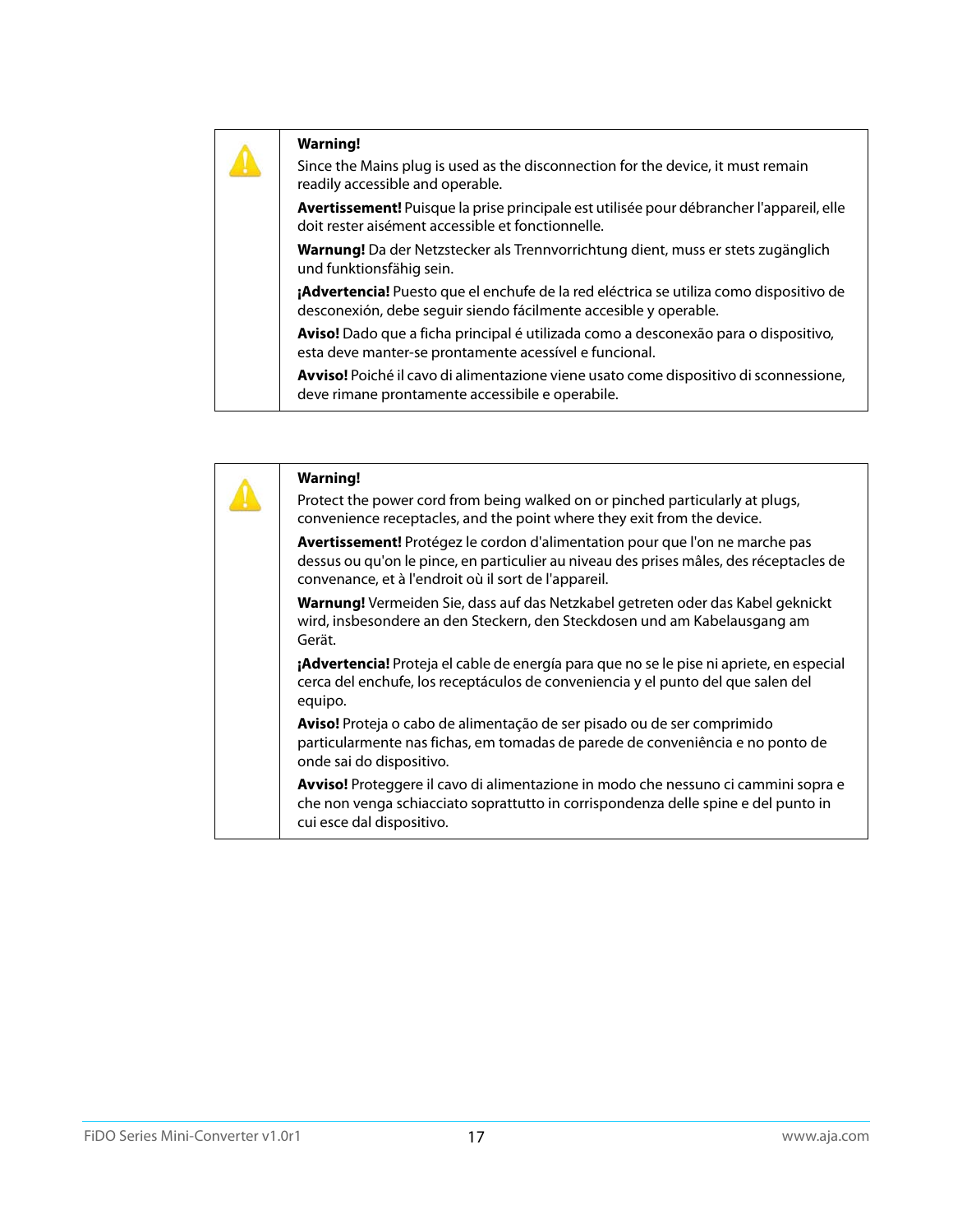Unplug this device during lightning storms or when unused for long periods of time.

**Avertissement!** Débranchez cet appareil pendant les orages avec éclairsou s'il est inutilisé pendant de longues périodes.

**Warnung!** Das Gerät ist bei Gewitterstürmen oder wenn es über lange Zeiträume ungenutzt bleibt vom Netz zu trennen.

**¡Advertencia!** Desenchufe este dispositivo durante tormentas eléctricas o cuando no se lo utilice por largos periodos del tiempo.

**Aviso!** Desconecte este dispositivo da tomada durante trovoadas ou quando não é utilizado durante longos períodos de tempo.

**Avviso!** Utilizzare soltanto i collegamenti e gli accessori specificati e/o venduti dal produttore, quali il treppiedi e l'esoscheletro.

| <b>Warning!</b>                                                                                                                                                                                                                                                                                                                                                                                                                                                                  |
|----------------------------------------------------------------------------------------------------------------------------------------------------------------------------------------------------------------------------------------------------------------------------------------------------------------------------------------------------------------------------------------------------------------------------------------------------------------------------------|
| Refer all servicing to qualified service personnel. Servicing is required when the<br>device has been damaged in any way, such as power-supply cord or plug is damaged,<br>liquid has been spilled or objects have fallen into the device, the device has been<br>exposed to rain or moisture, does not operate normally, or has been dropped.                                                                                                                                   |
| Avertissement ! Référez-vous au personnel de service qualifié pour tout entretien.<br>L'entretien est exigé quand l'appareil a été endommagé de quelque manière que ce<br>soit, par exemple lorsque le cordon d'alimentation ou la prise sont endommagés, que<br>du liquide a été versé ou des objets sont tombés dans l'appareil, que l'appareil a été<br>exposé à la pluie ou à l'humidité, ne fonctionne pas normalement ou est tombé.                                        |
| Warnung! Das Gerät sollte nur von qualifizierten Fachkräften gewartet werden. Eine<br>Wartung ist fällig, wenn das Gerät in irgendeiner Weise beschädigt wurde, wie bei<br>beschädigtem Netzkabel oder Netzstecker, falls Flüssigkeiten oder Objekte in das<br>Gerät gelangen, das Gerät Regen oder Feuchtigkeit ausgesetzt wurde, nicht<br>ordnungsgemäß funktioniert oder fallen gelassen wurde.                                                                               |
| ¡Advertencia! Consulte al personal calificado por cuestiones de reparación. El servicio<br>de reparación se requiere cuando el dispositivo ha recibido cualquier tipo de daño,<br>por ejemplo cable o espigas dañadas, se ha derramado líquido o se han caído objetos<br>dentro del dispositivo, el dispositivo ha sido expuesto a la lluvia o humedad, o no<br>funciona de modo normal, o se ha caído.                                                                          |
| Aviso! Remeta todos os serviços de manutenção para o pessoal de assistência<br>qualificado. A prestação de serviços de manutenção é exigida quando o dispositivo<br>foi danificado mediante qualquer forma, como um cabo de alimentação ou ficha que<br>se encontra danificado/a, quando foi derramado líquido ou caíram objectos sobre o<br>dispositivo, quando o dispositivo foi exposto à chuva ou à humidade, quando não<br>funciona normalmente ou quando foi deixado cair. |
| Avviso! Fare riferimento al personale qualificato per tutti gli interventi di assistenza.<br>L'assistenza è necessaria quando il dispositivo è stato danneggiato in qualche modo,<br>ad esempio se il cavo di alimentazione o la spina sono danneggiati, è stato rovesciato<br>del liquido è stato rovesciato o qualche oggetto è caduto nel dispositivo, il dispositivo<br>è stato esposto a pioggia o umidità, non funziona correttamente o è caduto.                          |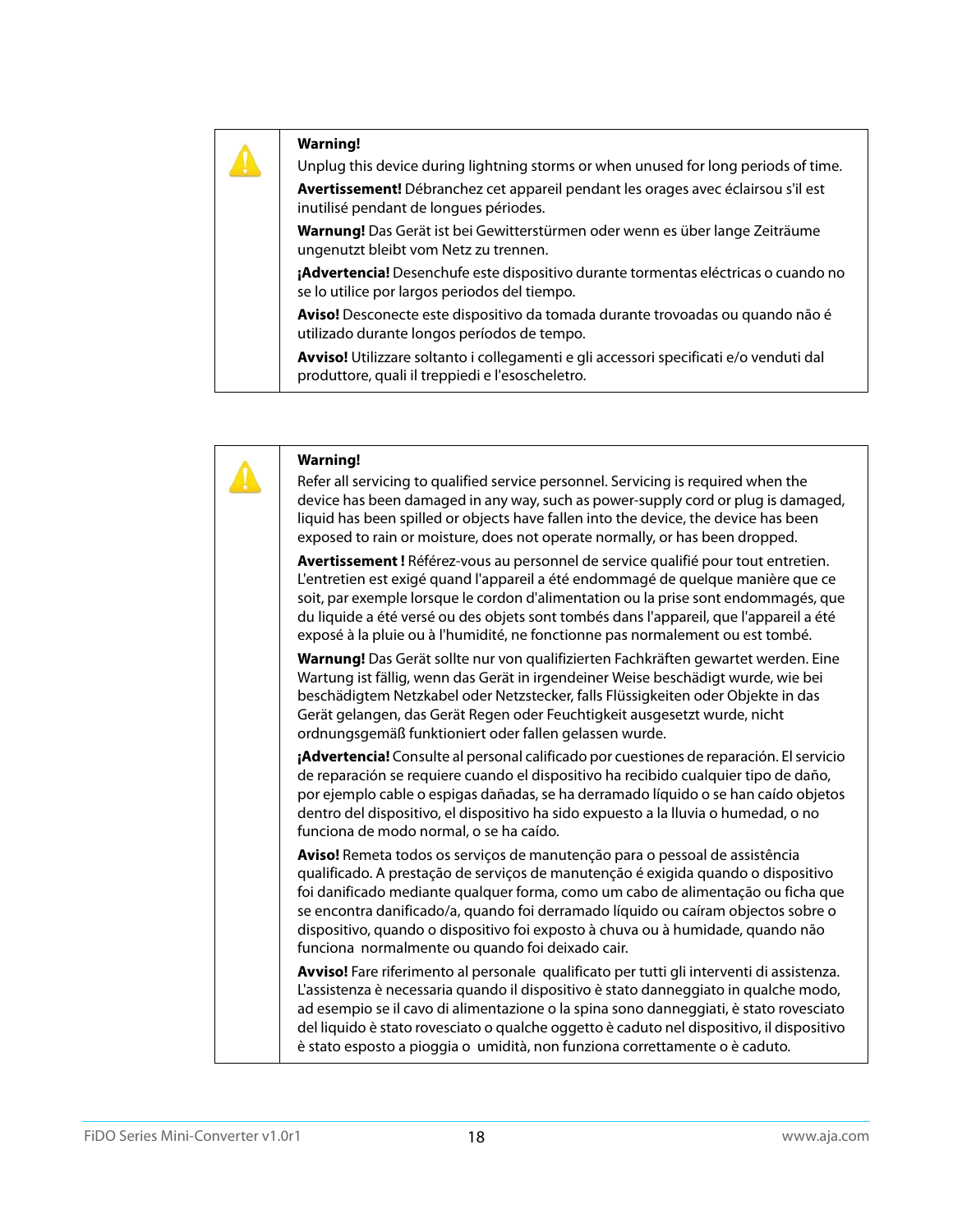This device is a Class B product. Operation of this equipment in a residential area is likely to cause harmful interference, in which case users will be required to take whatever measures may be necessary to correct the interference at their own expense.

**Attention!** Le périphérique est un produit de Classe B. Le fonctionnement de cet équipement dans une zone résidentielle risque de causer des interférences nuisibles, auquel cas l'utilisateur devra y remédier à ses propres frais.

**Achtung!** Dies ist ein Gerät der Klasse B. Bei Einsatz des Geräts in Wohngebieten kann es Störungen des Radio- und Fernsehempfangs verursachen. In diesem Fall muss der Benutzer alle notwendigen Maßnahmen ergreifen, die möglicherweise nötig sind, um die Störungen auf eigene Rechnung zu beheben.

**¡Precaución!** Este es un producto clase B. El uso de este equipo en áreas residenciales puede causar interferencias nocivas, en cuyo caso, se requerirá que los usuarios tomen cualquier medida necesaria para corregir la interferencia por cuenta propia.

**Cuidado!** Este dispositivo é um produto Classe B. Operar este equipamento em uma área residencial provavelmente causará interferência prejudicial; neste caso, esperase que os usuários tomem as medidas necessárias para corrigir a interferência por sua própria conta.

**Attenzione!** Questo dispositivo è un prodotto di Classe B. Il funzionamento di questo apparecchio in aree residenziali potrebbe causare interferenze dannose, nel cui caso agli utenti verrà richiesto di adottare tutte le misure necessarie per porre rimedio alle interferenze a proprie spese.

|  | <b>Warning!</b><br>Do not open the chassis. There are no user-serviceable parts inside. Opening the<br>chassis will void the warranty unless performed by an AJA service center or licensed<br>facility.                                                                                   |
|--|--------------------------------------------------------------------------------------------------------------------------------------------------------------------------------------------------------------------------------------------------------------------------------------------|
|  | Avertissement! Ne pas ouvrir le châssis. Aucun élément à l'intérieur du châssis ne<br>peut être réparé par l'utilisateur. La garantie sera annulée si le châssis est ouvert par<br>toute autre personne qu'un technicien d'un centre de service ou d'un établissement<br>agréé AJA.        |
|  | Warnung! Öffnen Sie das Gehäuse nicht. Keine der Geräteteile können vom Benutzer<br>gewartet werden. Durch das Öffnen des Gehäuses wird die Garantie hinfällig, es sei<br>denn, solche Wartungsarbeiten werden in einem AJA-Service-Center oder einem<br>lizenzierten Betrieb vorgenommen. |
|  | <b>¡Advertencia!</b> No abra el chasis. El interior no contiene piezas reparables por el<br>usuario. El abrir el chasis anulará la garantía a menos que se lo haga en un centro de<br>servicio AJA o en un local autorizado.                                                               |
|  | Advertência! Não abra o chassi. Não há internamente nenhuma peça que permita<br>manutenção pelo usuário. Abrir o chassi anula a garantia, a menos que a abertura<br>seja realizada por uma central de serviços da AJA ou por um local autorizado.                                          |
|  | Avvertenza! Non aprire lo chassis. All'interno non ci sono parti riparabili dall'utente.<br>L'apertura dello chassis invaliderà la garanzia se non viene effettuata da un centro<br>ufficiale o autorizzato AJA.                                                                           |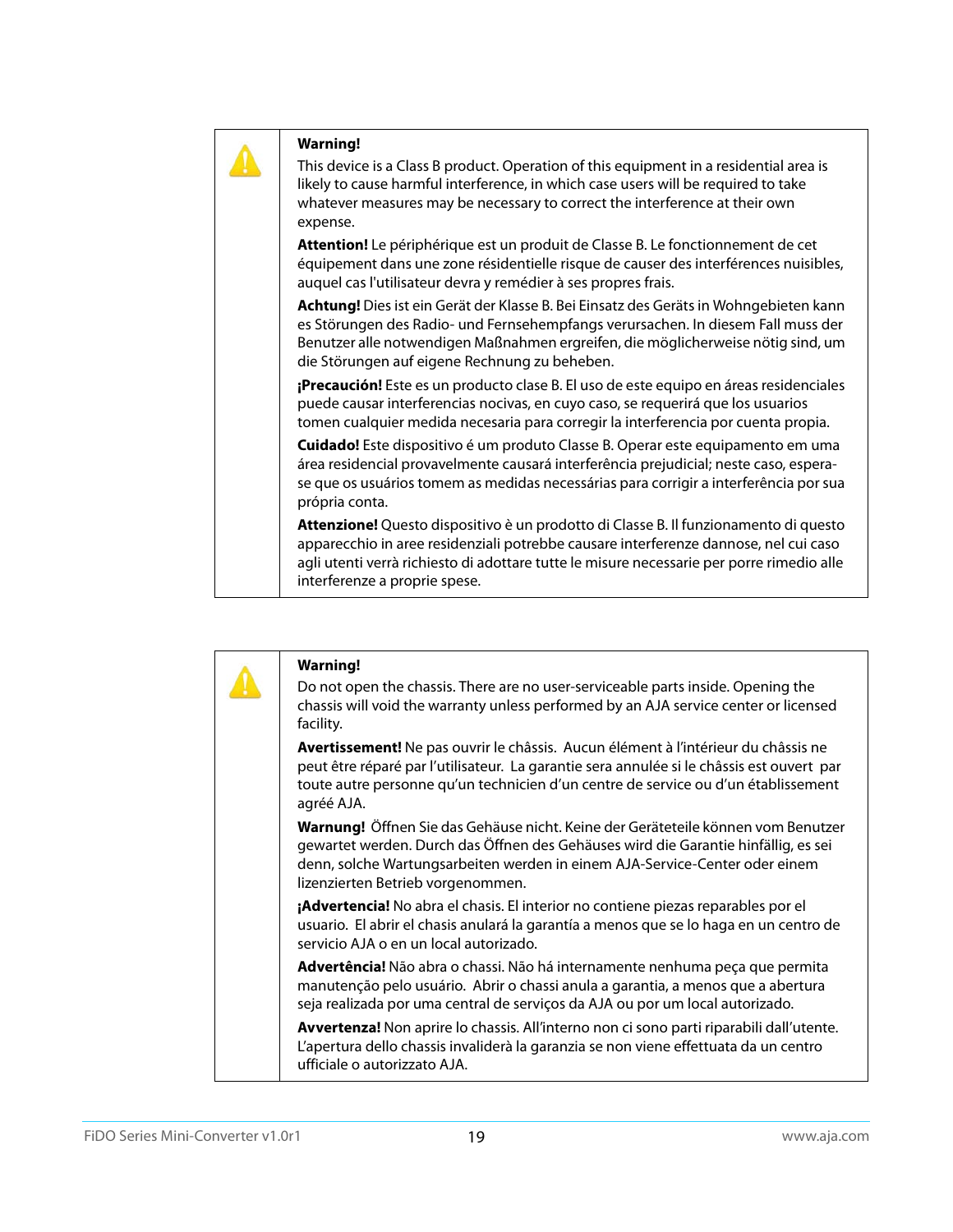| <b>Warning!</b><br>Disconnect the external AC power supply line cord(s) from the mains power before<br>moving the unit.                          |
|--------------------------------------------------------------------------------------------------------------------------------------------------|
| <b>Avertissement!</b> Retirez le ou les cordons d'alimentation en CA de la source<br>d'alimentation principale lorsque vous déplacez l'appareil. |
| Warnung! Trennen Sie die Wechselstrom-Versorgungskabel vom Netzstrom, bevor<br>Sie das Gerät verschieben.                                        |
| ¡Advertencia! Cuando mueva la unidad desenchufe de la red eléctrica el/los cable(s)<br>de la fuente de alimentación CA tipo brick.               |
| Advertência! Remova os cabos CA de alimentação brick da rede elétrica ao mover a<br>unidade.                                                     |
| Avvertenza! Scollegare il cavo dell'alimentatore quando si sposta l'unità.                                                                       |

| CLASS <sub>1</sub><br>LASER<br>PRODUCT | <b>Warning!</b><br>Active fiber-optic cables emit radiation invisible to the human eye. Do not look<br>directly at the end of an active fiber-optic cable or the fiber connector on a FiDO-TR,<br>FiDO-T, FiDO-2T, FiDO-4T-ST, FiDO-T-SC, or FiDO-T-ST; these models are Class 1 Laser<br>Products.                                               |
|----------------------------------------|---------------------------------------------------------------------------------------------------------------------------------------------------------------------------------------------------------------------------------------------------------------------------------------------------------------------------------------------------|
|                                        | Avertissement! Les câbles fibre optique émettent des radiations invisibles à l'oeil<br>humain. Ne regardez pas directement l'extrémité d'un câble fibre optique ou d'un<br>connecteur de fibre d'un FiDO-TR, FiDO-T, FiDO-2T, FiDO-4T-ST, FiDO-T-SC, ou FiDO-T-<br>ST; ces modèlessont des produits laser de Classe 1.                            |
|                                        | Warnung! Glasfaserkabel emittieren im Betrieb Strahlung, die für das menschliche<br>Auge unsichtbar ist. Nicht direkt in das Ende eines im Betrieb befindlichen<br>Glasfaserkabels bzw. den Glasfaserkabelanschluss am FiDO-TR, FiDO-T, FiDO-2T, FiDO-<br>4T-ST, FiDO-T-SC, oder FiDO-T-ST schauen; diese Modelle sind Lasergeräte der Klasse 1.  |
|                                        | ¡Advertencia! Los cables de fibra óptica activos emiten radiación invisible al ojo<br>humano. No mire directamente hacia el extremo de un cable de fibra óptica activo o<br>hacia el conector de fibra óptica del FiDO-TR, FiDO-T, FiDO-2T, FiDO-4T-ST, FiDO-T-SC,<br>o FiDO-T-ST; estos modelos están clasificados como Productos Láser Clase 1. |
|                                        | Advertência! Os cabos de fibra óptica emitem radiação invisível para o olho humano.<br>Não olhe diretamente para a extremidade de um cabo de fibra óptica ativo ou para o<br>conector da fibra em um FiDO-TR, FiDO-T, FiDO-2T, FiDO-4T-ST, FiDO-T-SC, ou FiDO-T-<br>ST; esses modelos são Produtos de Laser Classe 1.                             |
|                                        | Avvertenza! I cavi a fibre ottiche emettono radiazioni invisibili all'occhio umano. Non<br>guardare direttamente l'estremità di un cavo in fibra ottica attivo o il connettore in<br>fibra su un FiDO-TR, FiDO-T, FiDO-2T, FiDO-4T-ST, FiDO-T-SC, o FiDO-T-ST; questi<br>modelli sono prodotti laser di classe 1.                                 |